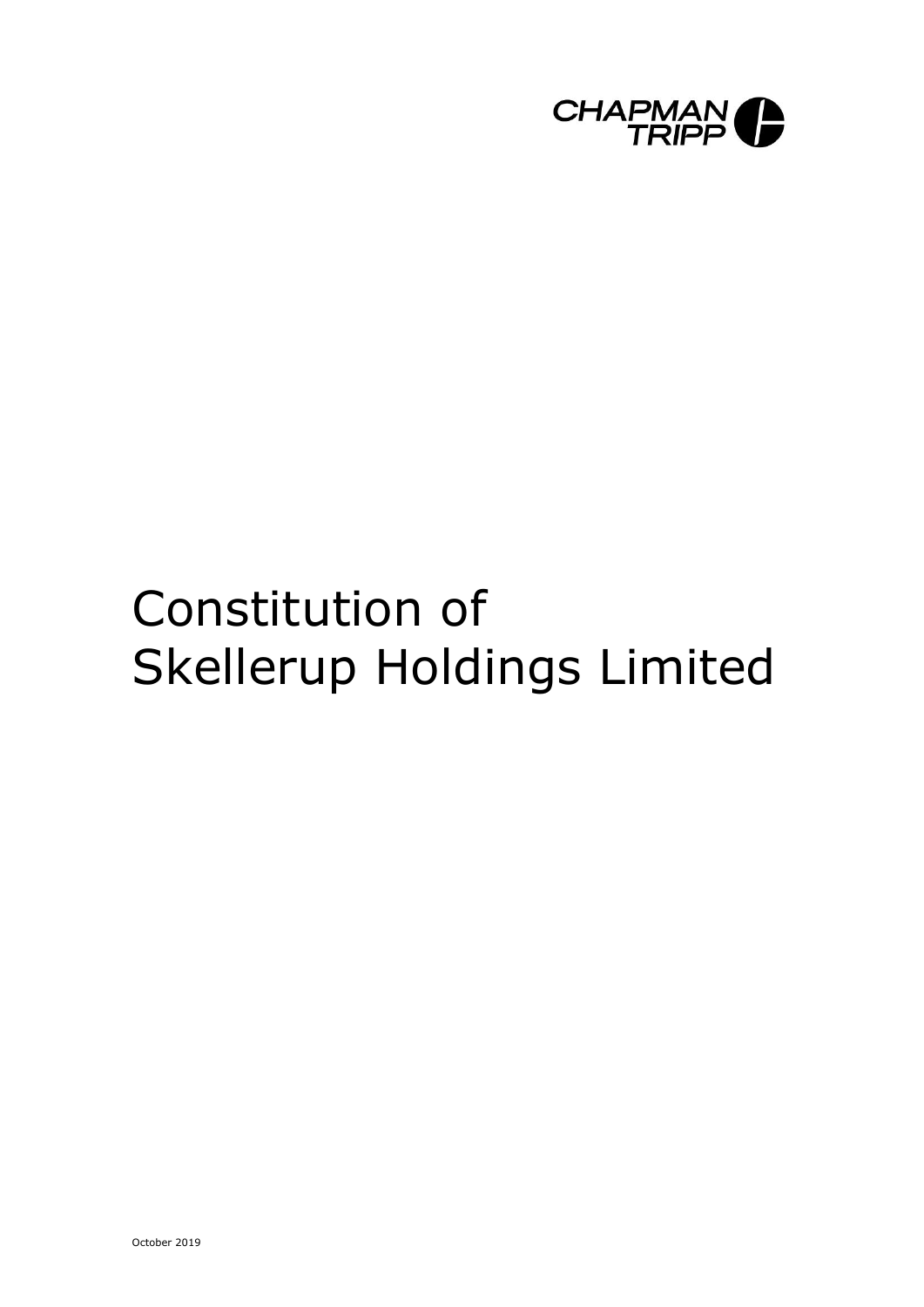# **CONSTITUTION OF SKELLERUP HOLDINGS LIMITED**

## **INTERPRETATION**

#### 1 **Defined terms**

1.1 In this constitution the following expressions have the following meanings:

*Act* means the Companies Act 1993;

*Company* means Skellerup Holdings Limited;

*Constitution* means this constitution as it may be altered from time to time in accordance with the Act;

*Director* means a person appointed as a director of the Company in accordance with this constitution;

*NZX* means NZX Limited, its successors and assigns and, as the context permits, includes any duly authorised delegate of NZX;

*Rules* means the Listing Rules applying to the NZX Main Board (or any successor to that market) as altered from time to time by NZX;

*Share* means a share in the Company;

*written* or *in writing* in relation to words, figures and symbols includes all modes of presenting or reproducing those words, figures and symbols in a tangible and visible form.

- 1.2 Subject to clause 1.1, expressions:
	- (a) which are defined in the Rules (whether or not expressed with an initial capital letter) have the meanings given by the Rules.
	- (b) which are defined in the Act (whether generally or for the purposes of one or more particular provisions) have the meanings given to them by the Act. Where an expression is defined in the Act more than once and in different contexts, its meaning will be governed by the context in which it appears in this constitution.

# 2 **Construction**

In this constitution:

- 2.1 headings appear as a matter of convenience and do not affect the interpretation of this constitution;
- 2.2 the singular includes the plural and vice versa, and words importing one gender include the other genders;
- 2.3 a reference to an enactment or any regulations is a reference to that enactment or those regulations as amended, or to any enactment or regulations substituted for that enactment or those regulations;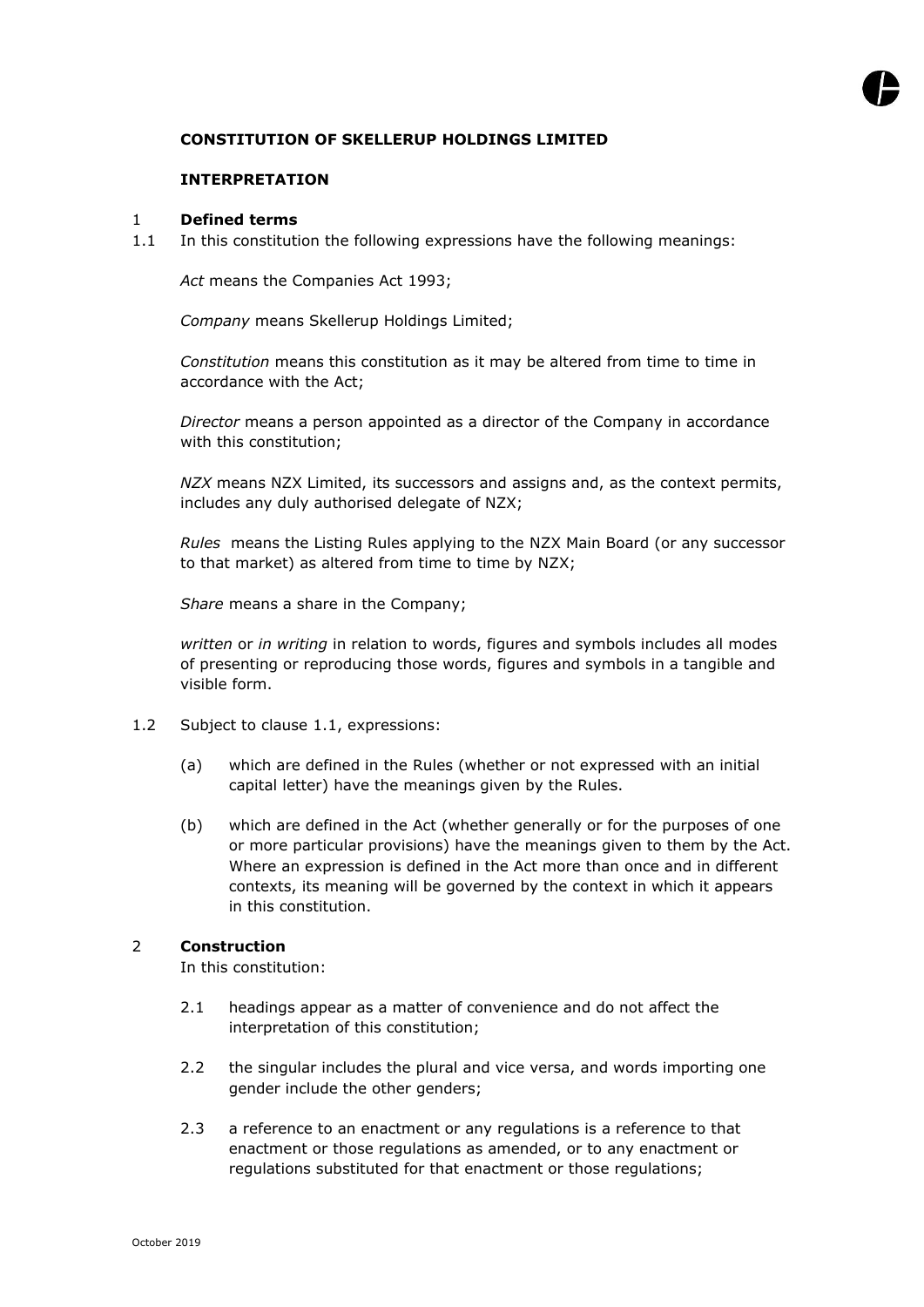

- 2.4 a reference to a Rule or the Rules includes that Rule or the Rules as from time to time amended or substituted;
- 2.5 a reference to *permitted by the Act* or *permitted by the Rules* means not prohibited by the Act or not prohibited by the Rules;
- 2.6 the Schedules form part of this constitution.

# **RELATIONSHIP BETWEEN CONSTITUTION AND RULES**

#### <span id="page-2-0"></span>3 **Incorporation of Rules while listed**

For so long as the Company is listed:

- 3.1 this constitution is deemed to incorporate all provisions of the Rules required under the Rules to be contained or incorporated by reference in this constitution, as those provisions apply from time to time (and as modified by any ruling relevant to the Company);
- 3.2 shareholders must not cast a vote if prohibited from doing so by the Rules; and
- 3.3 Directors must not cast a vote if prohibited from doing so by the Rules.

#### 4 **Company must comply with Rules while listed**

For so long as the Company is listed, the Company must comply with the Rules. Subject to clause 5, if this constitution contains any provision inconsistent with the Rules, then the Rules prevail. To the extent that any provision of this constitution is expressed as being subject to the Rules or requires compliance with the Rules, such provision will only be subject to, or require compliance with, the Rules for so long as the Company is listed.

# 5 **NZX's rulings**

If NZX has granted a ruling in relation to the Company authorising any act or omission which in the absence of that ruling would be in contravention of the Rules or this constitution that act or omission will, unless a contrary intention appears in this constitution, be deemed to be authorised by the Rules and by this constitution.

# 6 **Failure to comply with Rules has limited effect in some cases**

Any failure to comply with:

- 6.1 the Rules, or
- 6.2 a clause of this constitution corresponding with a provision of the Rules (whether such provision is set out in full in this constitution or incorporated in it pursuant to clause [3\)](#page-2-0),

by the Company or shareholders does not affect the validity or enforceability of any transaction, contract, action, decision or vote taken at a meeting of Equity Security Holders or other matter entered into by, or affecting, the Company, except that a party to a transaction or contract who knew of the non-compliance is not entitled to enforce that transaction or contract. This clause does not limit the rights of Equity Security Holders against the Company or the Directors.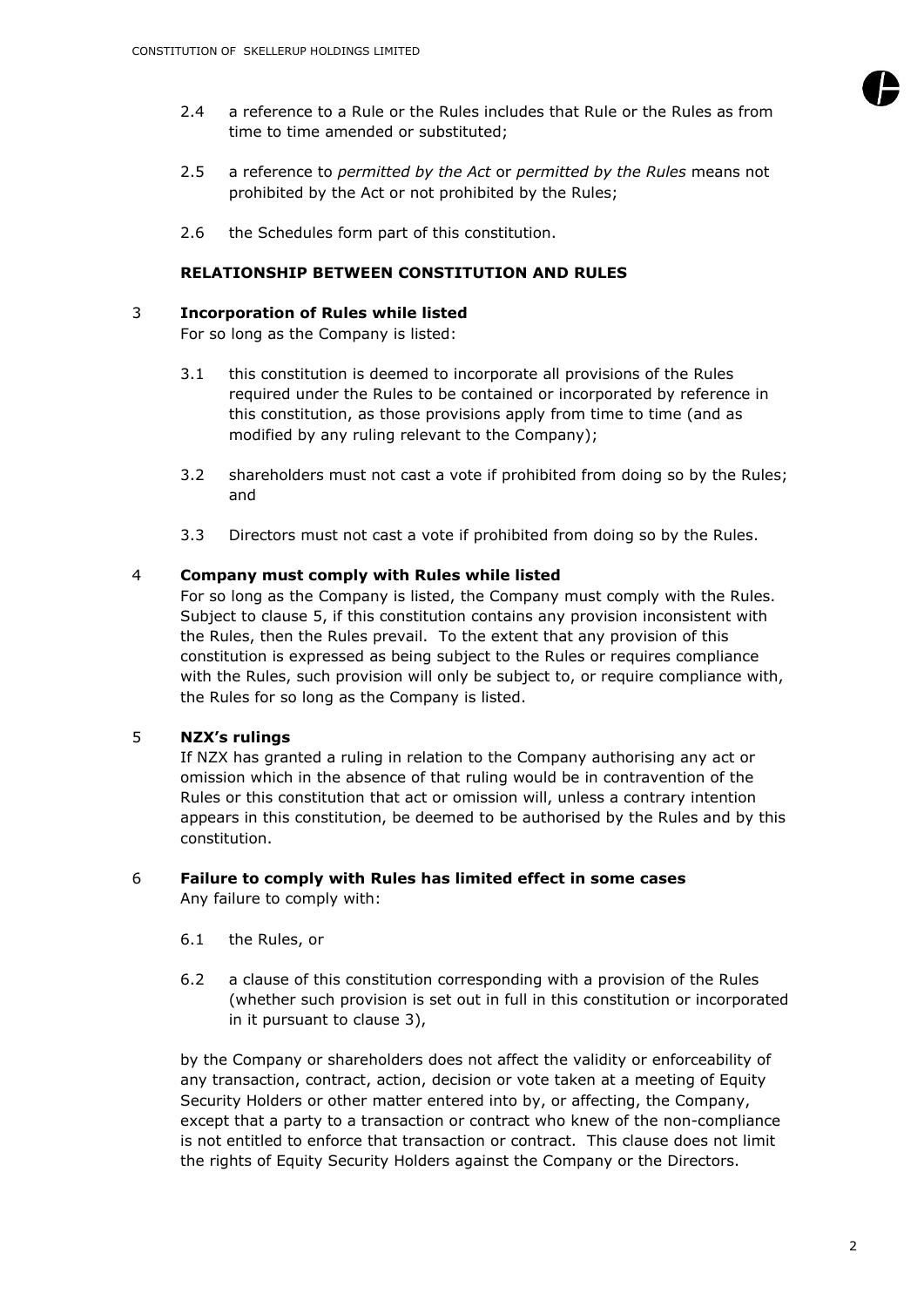

# **SHARES AND SHAREHOLDERS**

- 8 **Board need not comply with statutory pre-emptive rights** Section 45 of the Act does not apply to the Company.
- 9 **Further issues of Shares do not affect rights of existing shareholders**

Subject to this constitution, the Board may issue Shares that rank as to voting or distribution rights, or both, equally with or in priority to any existing Shares. Any such issue will not be treated as an action affecting the rights attached to those existing Shares unless the terms of issue of those Shares expressly provide otherwise.

# 10 **Consolidation and subdivision**

The Board may:

- 10.1 consolidate and divide Shares or any class of Shares in proportion to those Shares or the Shares in that class; or
- 10.2 subdivide Shares or any class of Shares in proportion to those Shares or the Shares in that class.

# 11 **Share register may be divided**

The share register may be divided into 2 or more registers kept in different places.

# 12 **Record date for shareholder voting**

The Board may determine in a notice of meeting for the purpose of voting at that meeting that those registered shareholders as at 5 p.m. on a day not more than 2 working days before the meeting will be the only persons entitled to exercise the right to vote at that meeting.

# 13 **Registration of separate parcels**

A holder of securities of the Company or a transferee may request the Company to register the securities held by that person in two or more separately identifiable parcels. Where the Company agrees to such a request, the Company may, so far as it considers convenient, communicate with the holder of the securities, pay dividends and otherwise act in respect of such parcel, as if the separately identifiable parcels belonged to different persons.

# 14 **Board may refuse or delay transfer**

The Board may in its absolute discretion refuse or delay the registration of any transfer of Shares (subject to their terms of issue) if permitted to do so by the Act or the Rules.

# 15 **Compulsory sale of less than Minimum Holdings**

- 15.1 The Company may at any time give notice to a security holder holding less than a Minimum Holding that if, at the expiration of 3 months after the date the notice is given, securities then registered in the name of the holder are less than a Minimum Holding the Company may sell those securities on market (including through a broker acting on the Company's behalf).
- 15.2 The Board may authorise the transfer of the securities sold by the Company under this clause 15, and the holder is deemed to have authorised the Company to act on behalf of the holder and to sign all necessary documents relating to the sale. The purchaser of securities sold by the Company under this clause 15 shall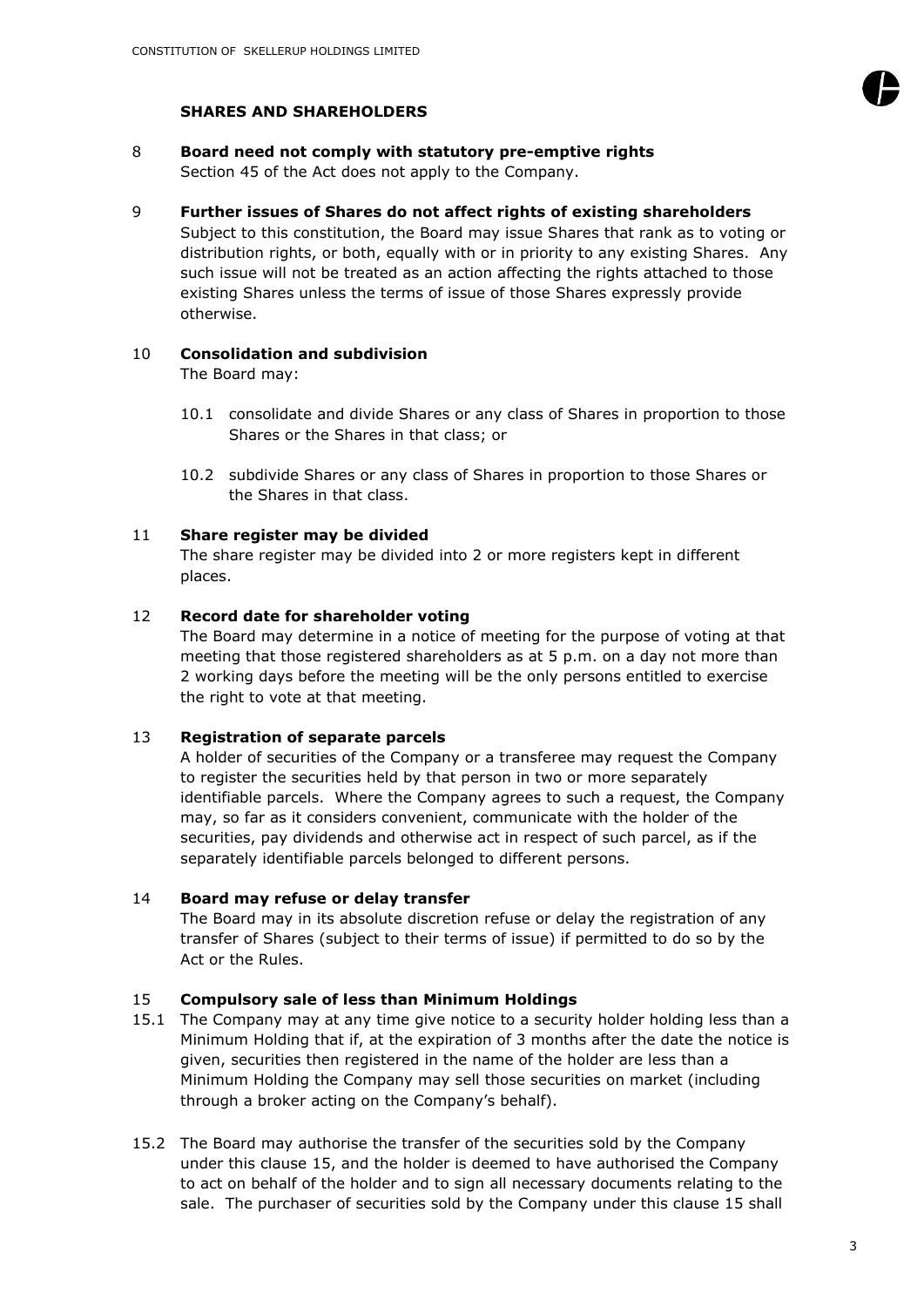have no obligation to ensure the proceeds of the sale of those securities is applied in accordance with this clause 15, nor shall the title to the securities be affected by any irregularity or invalidity in the procedures under this constitution relating to the sale. The remedy of any person aggrieved by the sale is in damages only and against the Company exclusively.

- 15.3 The proceeds of the sale of any securities sold under this clause must be applied as follows:
	- (a) first, in payment of any reasonable sale expenses.
	- (b) second, in satisfaction of any unpaid calls or any other amounts owing to the Company in respect of the securities.
	- (c) the residue, if any, must be paid to the person who was the holder immediately before the sale or his or her executors, administrators or assigns.
- 15.4 A certificate, signed by a Director that records that a power of sale under this clause has arisen and is exercisable by the Company is conclusive evidence of the facts stated in that certificate.

#### 16 **Board may make calls on Shares**

The Board may make calls on any shareholder for any money that is unpaid on that shareholder's Shares and not otherwise payable at a specified time or times under this constitution or the terms of issue of those Shares or any contract for the issue of those Shares. The First Schedule governs calls on Shares.

#### 17 **Forfeiture of Shares where calls or other amounts unpaid** The Board may exercise the rights set out in the First Schedule for forfeiture of

any Shares if the holder of those Shares fails to pay:

- 17.1 a call, or an instalment of a call, on those Shares; or
- 17.2 any amount that is payable under this constitution or the terms of issue of those Shares or any contract for the issue of the Shares.

# 18 **Company's lien**

The Company has a lien on Shares and dividends in respect of such Shares on the terms set out in the First Schedule.

#### 19 **Company may acquire and hold Shares**

Subject to this constitution and the Rules, the Company may:

- 19.1 purchase or otherwise acquire Shares issued by the Company and may hold Shares as treasury stock; and
- 19.2 make an offer to one or more holders of Shares to acquire Shares issued by the Company in such number or proportions as it thinks fit,

in accordance with the Act and the Rules.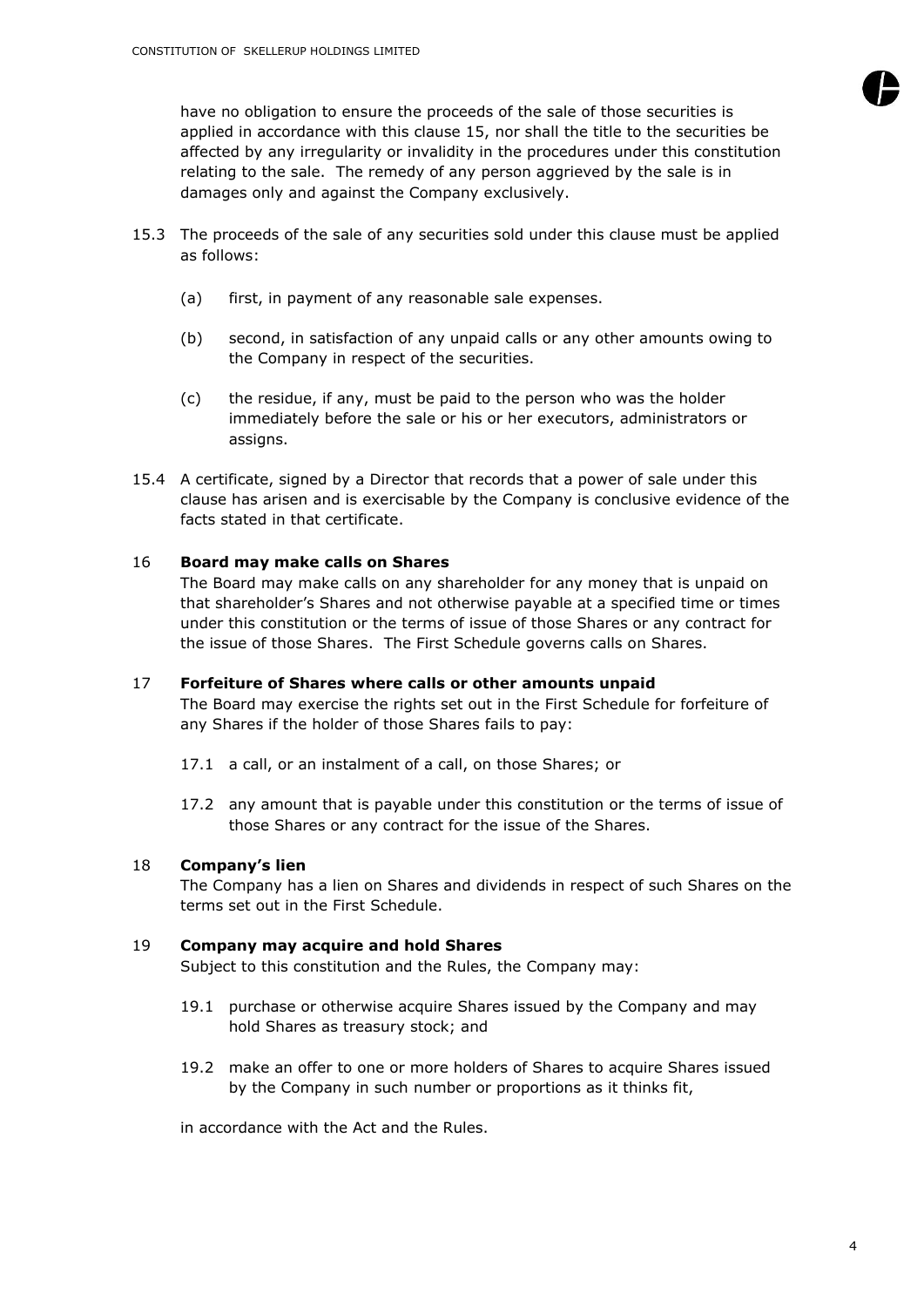# 20 **Company may issue and redeem Shares**

Subject to this constitution and the Rules, the Company may:

- 20.1 issue or redeem redeemable Shares; and
- 20.2 exercise an option to redeem redeemable Shares issued by the Company in relation to one or more holders of redeemable Shares,

in accordance with the Act and the Rules.

#### 21 **Board deductions from distribution**

The Board may, at its discretion, deduct from any dividend or other distribution payable to a shareholder any amount owed by the shareholder to the Company in respect of which the Company has a lien over the specific Shares on which the dividend or other distribution is payable. The Board must deduct from any dividend or other distribution payable to any shareholder any amount it is required by law to deduct, including withholding and other taxes.

#### 22 **Distributions do not bear interest**

No dividend or other distribution shall bear interest against the Company unless the applicable terms of issue of an equity security expressly provide otherwise.

# 23 **Unclaimed distributions**

All dividends and other distributions unclaimed for one year after the due date for payment may be invested or otherwise made use of by the Board for the benefit of the Company until claimed. The Company shall be entitled to mingle the distribution with other money of the Company and shall not be required to hold it or to regard it as being impressed with any trust but, subject to compliance with the solvency test, shall pay the distribution to the person producing evidence of entitlement.

#### 24 **Proceedings at meetings of shareholders and interest groups**

The Second Schedule governs the proceedings at meetings of shareholders. The Second Schedule also governs the proceedings of meetings of any interest group required to be held by the Act, the Rules, or this constitution, with all necessary consequential modifications.

# **DIRECTORS**

# 25 **Composition**

The Company shall comply with the minimum Board composition requirements of the Rules.

#### 26 **Appointment of Directors**

- 26.1 Any natural person who is not disqualified under the Act and, if required under the Rules, who has been nominated within the time limits under the Rules, may be appointed as a Director by an ordinary resolution of security holders.
- 26.2 The Board may appoint any person who is not disqualified under the Act to be a Director to fill a vacancy or as an addition to the existing Directors. Any Director appointed under this clause (including any person who subsequent to his or her appointment as a Director becomes an executive Director) may hold office only until the next annual meeting, and is then eligible for election.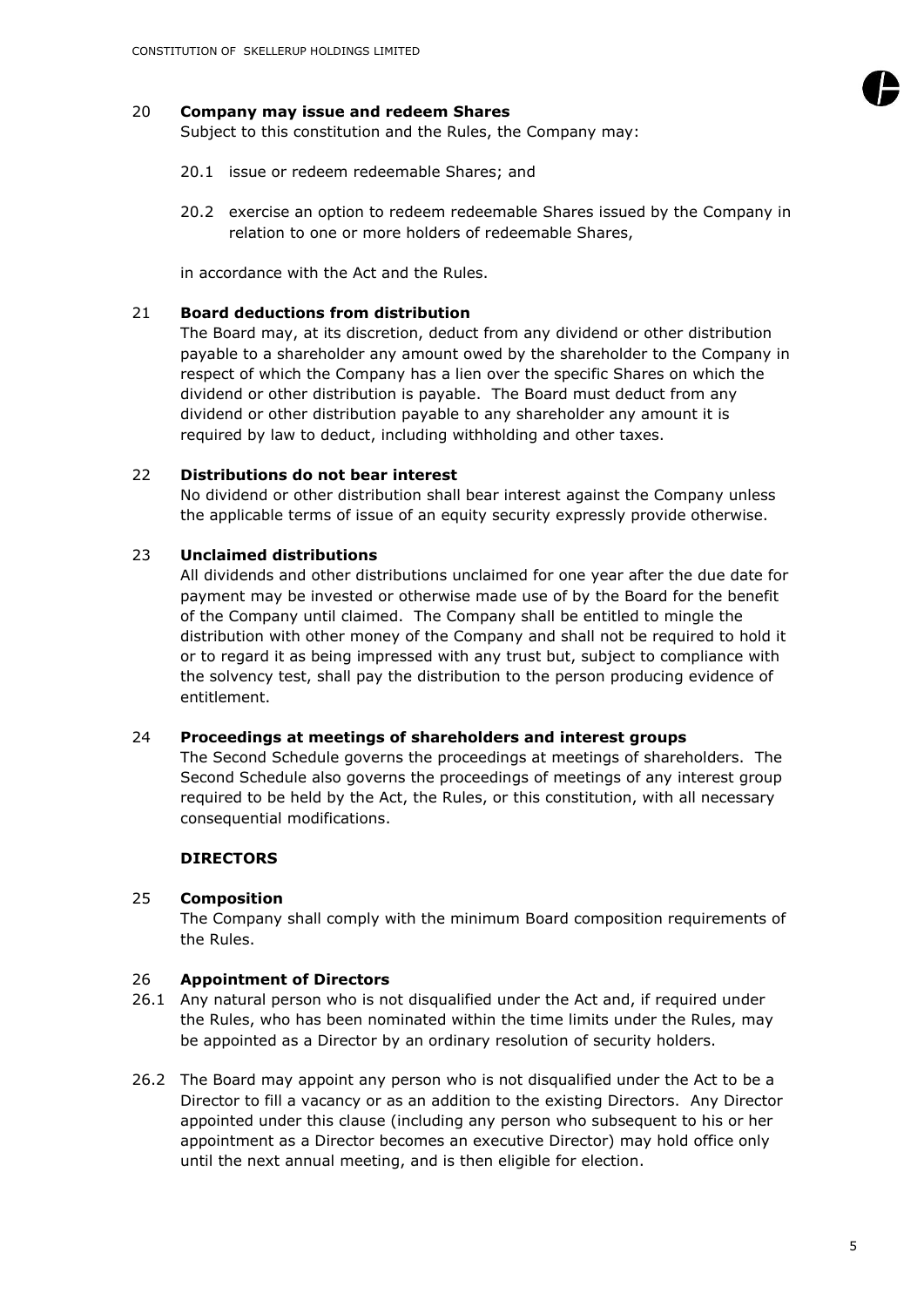26.3 The persons holding office as directors of the Company on adoption of this constitution continue in office and are deemed to have been appointed as Directors pursuant to this constitution. Similarly the chairperson of the Board continues in office and is deemed to have been appointed as chairperson pursuant to this constitution.

## 27 **Rotation of Directors**

- 27.1 Each Director shall retire from office when required to do so by the Rules, but, subject to the Rules, shall be eligible for re-election (including at any meeting at which the Director retires).
- 27.2 A Director retiring at a meeting of security holders continues to hold office:
	- (a) until he or she is re-elected; or
	- (b) if he or she is not re-elected, until the meeting of security holders at which he or she retires (or any adjournment of that meeting) elects someone in his or her place; or
	- (c) if the meeting of security holders does not elect someone in his or her place, until the end of the meeting or any adjournment of the meeting.
- 27.3 The security holders may by ordinary resolution fill the office vacated by a Director who is retiring in accordance with this clause by electing a person who is not disqualified under the Act to that office at the meeting at which the outgoing Director retires. If no new Director is elected and if the retiring Director (not being disqualified under the Act) is offering himself or herself for re-election, the retiring Director shall be deemed to be re-elected unless it is expressly resolved by ordinary resolution not to fill the vacated office or a resolution for the reelection of that Director is put to the meeting and lost.

# 28 **No shareholding qualification for Directors**

There is no shareholding qualification for Directors.

# 29 **Election of chairperson of the Board and term of office**

- 29.1 The Directors may elect one of their number as chairperson of the Board.
- 29.2 The chairperson of the Board holds that office until he or she vacates that office or the Directors elect a chairperson in his or her place.

## 30 **Office of Director vacated in certain cases**

The office of Director is vacated if the person holding that office:

- 30.1 dies; or
- 30.2 is absent from 3 consecutive meetings of the Board without leave being granted by a resolution of the Board and the Board resolves that the Director has vacated office; or
- 30.3 becomes disqualified from being a director pursuant to the Act; or
- 30.4 retires from office and is not re-elected or deemed to have been re-elected under this constitution.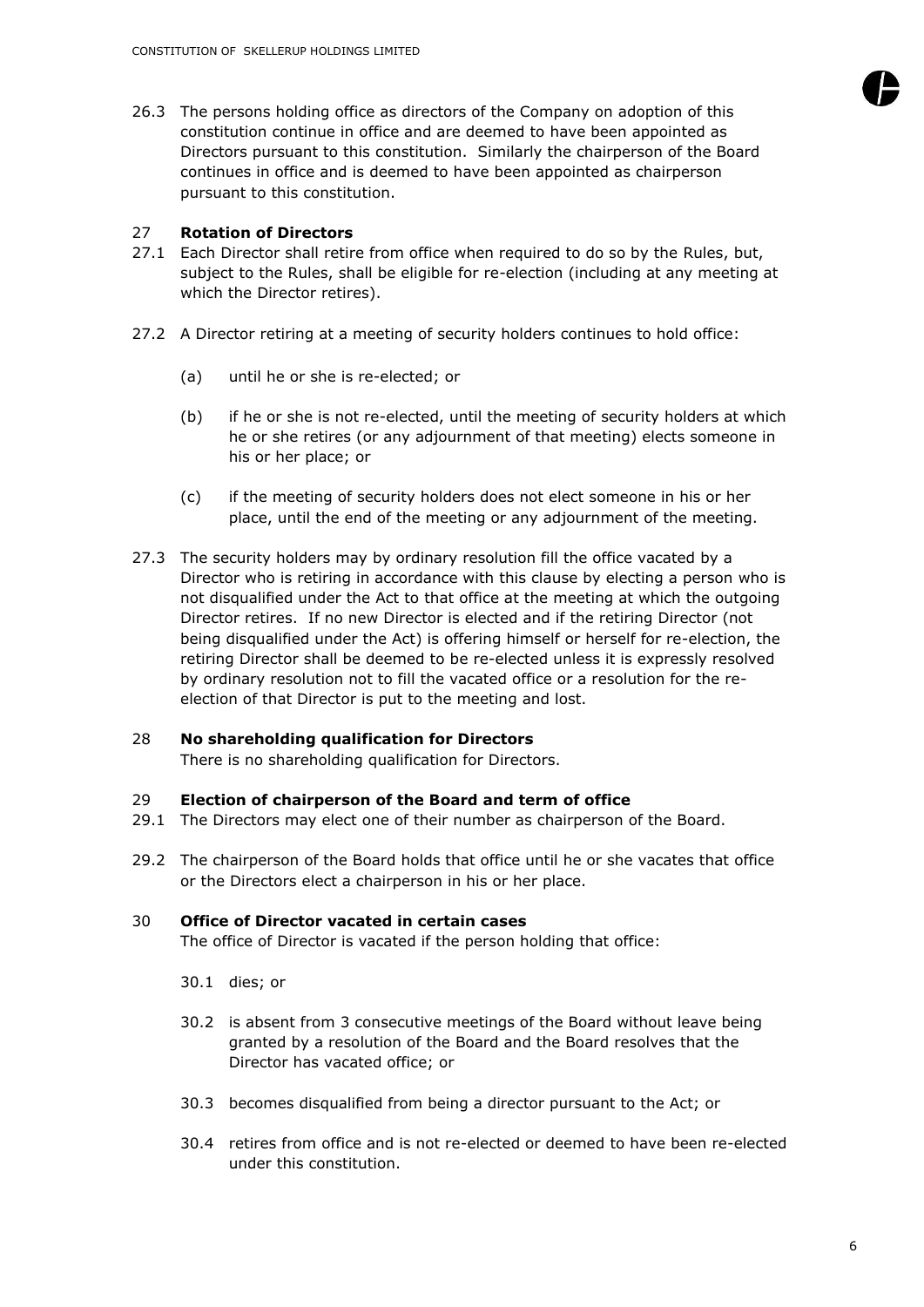# 31 **Meetings of the Board**

The Third Schedule governs the proceedings at meetings of the Board, except where otherwise agreed by all Directors in relation to a particular meeting or meetings. The third schedule to the Act does not apply to proceedings of the Board.

# 32 **Written resolutions of Board permitted**

A written resolution signed or assented to by all of the Directors then entitled to receive notice of a meeting of the Board is as valid and effective as if it had been passed at a meeting of the Board duly convened and held.

# 33 **Written resolutions may be in counterparts**

Any written resolution may consist of several copies of the resolution, each signed or assented to by one or more of the Directors. A copy of a written resolution, which has been signed and is sent by email or any similar means of communication (including PDF counterparts), will satisfy the requirements of this clause.

# 34 **Board delegates to comply with regulations**

In exercising the Board's delegated powers, any committee of Directors, Director, employee, or any other person must comply with any regulations that the Board may impose.

# 35 **Committee proceedings**

The provisions of this constitution relating to meetings and proceedings of the Board also apply to meetings and proceedings of any committee of Directors, except to the extent the Board determines otherwise.

# 36 **Reimbursement of expenses**

A Director may be reimbursed for reasonable travelling, accommodation and other expenses incurred in the course of performing duties or exercising powers as a Director without requiring the prior approval of shareholders.

# 37 **Directors may appoint and remove alternate Directors**

Every Director may:

- 37.1 appoint any person who is not a Director and is not disqualified by the Act or this constitution from being a Director, and whose appointment has been approved in writing by a majority of the other Directors, to act as an alternate Director in his or her place either for a specified period, or generally during the absence or inability to act from time to time of such Director; and
- 37.2 remove his or her alternate Director from that office,

by giving written notice to that effect to the Company. A majority of the other Directors may similarly remove an alternate of a Director from that office.

# 38 **Alternate Director has powers of appointer**

While acting in the place of the Director who appointed him or her, an alternate Director:

38.1 has, and may exercise and discharge, all the powers, rights, duties and privileges of that Director (including the right to receive notice of, be counted as part of the quorum of, and participate in a meeting, of the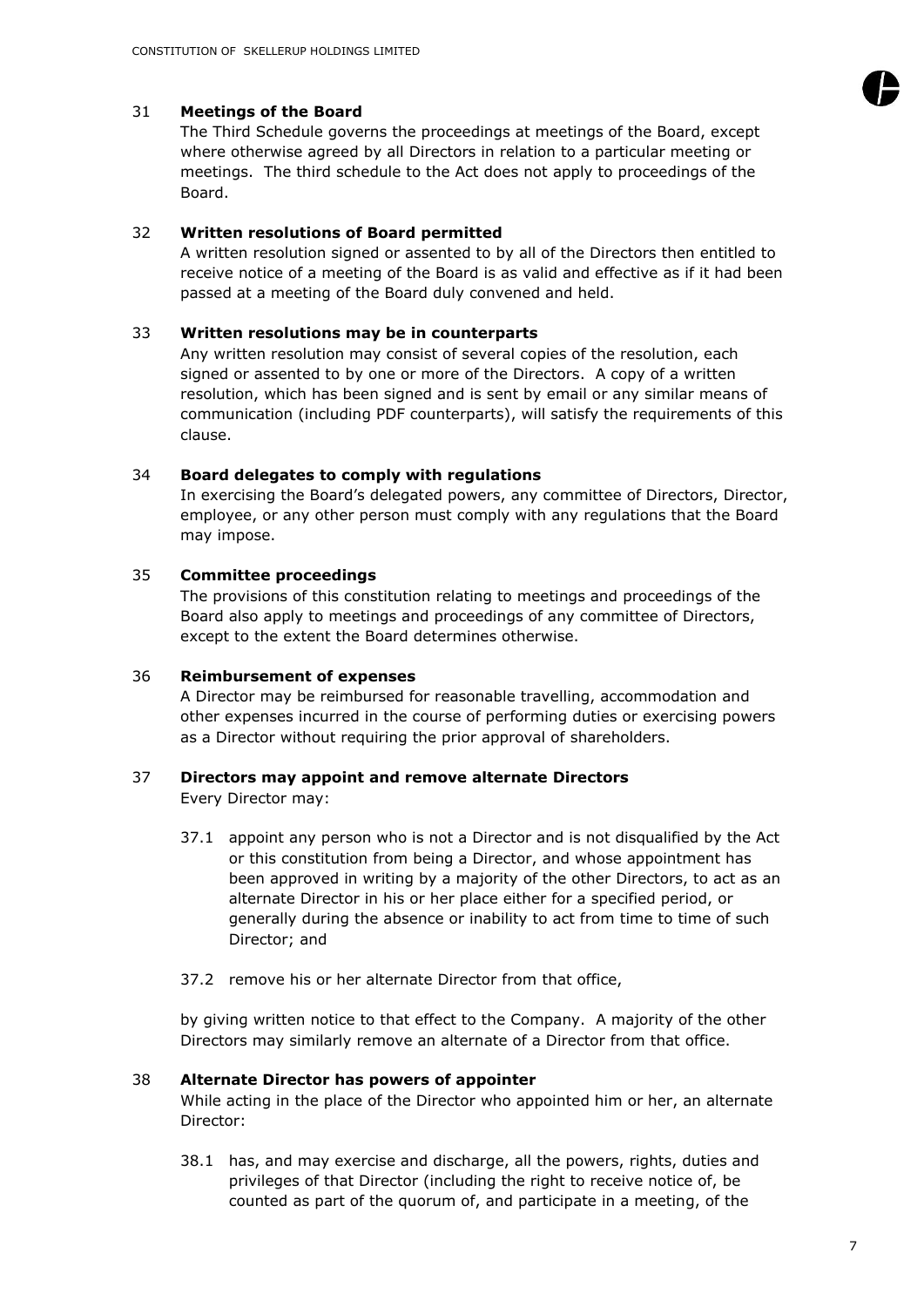

38.2 is also subject to the same terms and conditions of appointment as that Director, except that he or she is not entitled to receive remuneration other than such proportion (if any) of the remuneration otherwise payable to his or her appointer as the appointer may direct by notice in writing to the Company.

# 39 **Termination of appointment of alternate Director**

The appointment of an alternate Director terminates automatically if the Director who appointed him or her ceases to be a Director or if an event occurs which would cause him or her to vacate office if he or she were a Director. A Director retiring by rotation and being re-elected is not to be treated as having ceased to be a Director for the purposes of this clause.

# **GENERAL**

40 **Company may indemnify directors and employees for certain liabilities** The Company shall indemnify a director or employee of the Company or a related company for any liability or costs for which a director or employee may be indemnified under the Act. The Board may determine the terms and conditions of such an indemnity.

# 41 **Company may effect insurance for directors and employees**

The Company may, with the prior approval of the Board, effect insurance for a director or employee of the Company or a related company for any liability or costs for which a company may effect insurance for a director or employee under the Act. The Board may determine the amounts and the terms and conditions of any such insurance.

# 42 **Manner of execution of deeds**

An obligation which, if entered into by a natural person, would, by law, be required to be by deed, may be entered into on behalf of the Company in writing signed under the name of the Company by a Director, or any other person authorised by the Board, whose signature must be witnessed, or as otherwise permitted by the Act.

# 43 **Distribution of surplus assets in kind**

If the Company is liquidated the liquidator may, with the approval of shareholders by ordinary resolution, but subject to any other sanction required by the Act:

- 43.1 divide among the shareholders in kind the whole or any part of the surplus assets of the Company and for that purpose the liquidator may:
	- (a) fix such values for surplus assets as the liquidator considers to be appropriate, and
	- (b) determine how the division will be carried out as between shareholders or different classes of shareholder;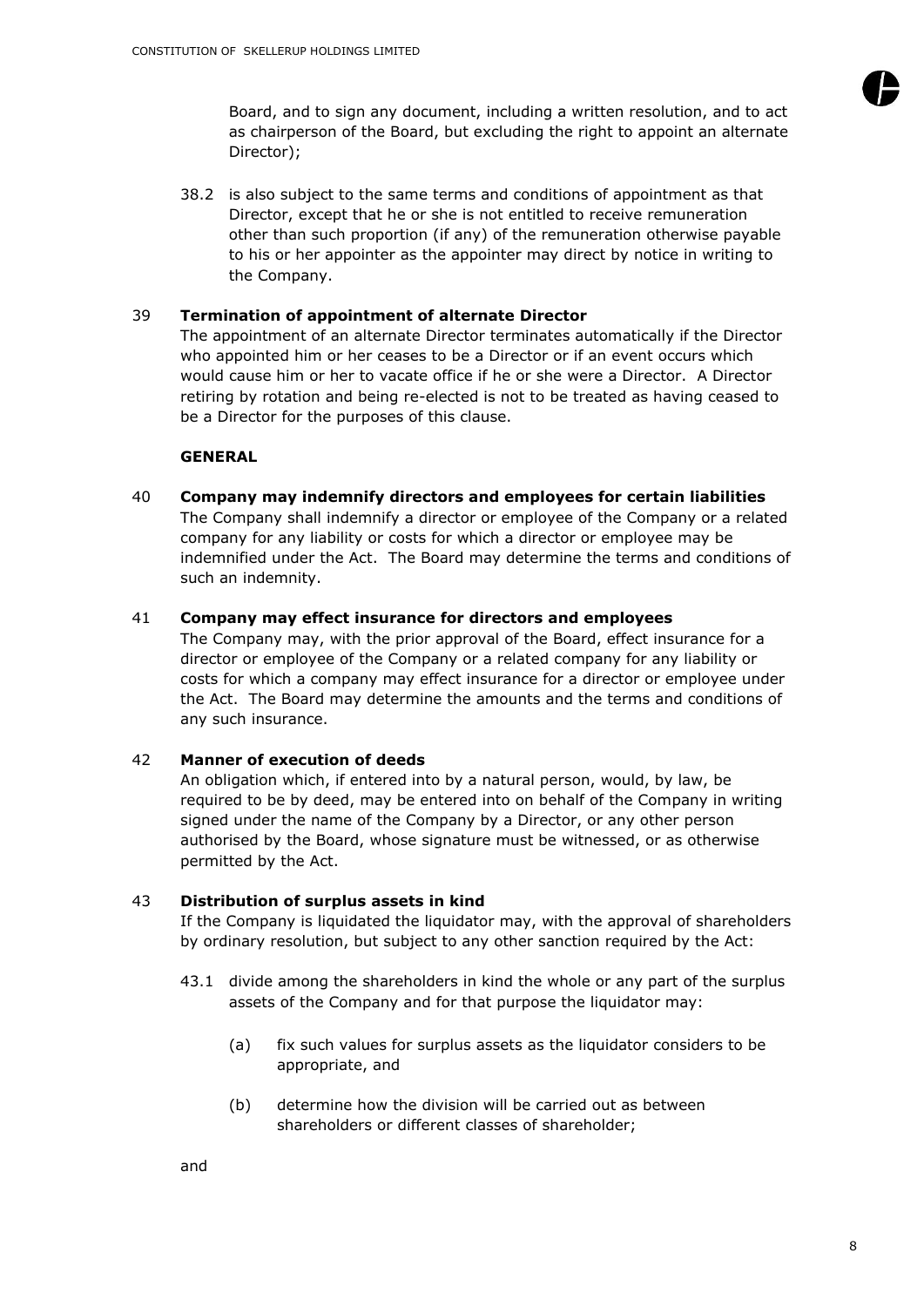

43.2 vest the whole or any part of any such surplus assets in trustees upon such trusts for the benefit of such of those shareholders as the liquidator thinks fit,

but so that no shareholder is compelled to accept any shares or other securities on which there is any liability.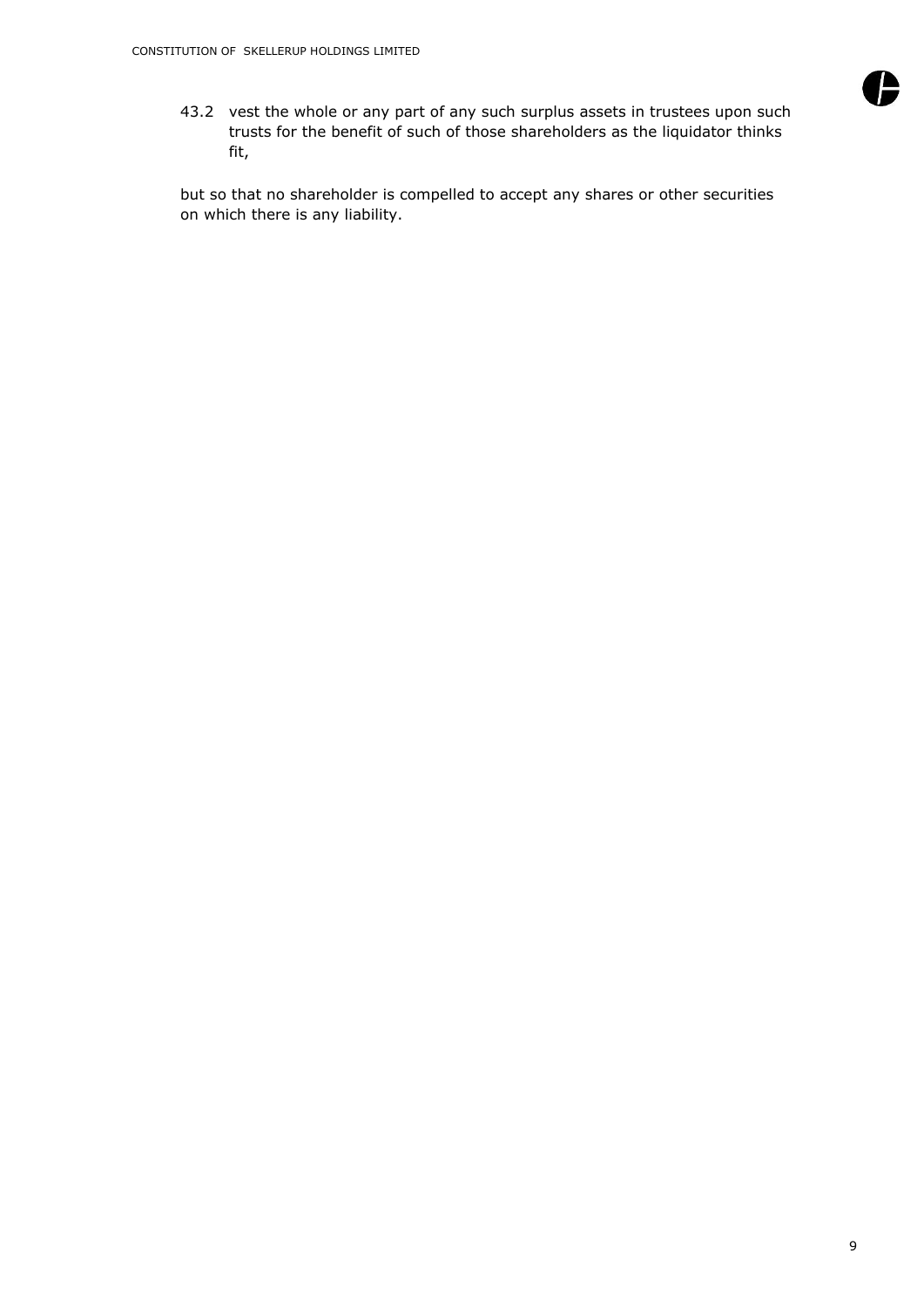

# **FIRST SCHEDULE: CALLS, FORFEITURE AND LIENS**

# **INTERPRETATION**

# 1 **Construction**

Unless stated otherwise, references to clauses are references to clauses in this Schedule.

# **CALLS ON SHARES**

# 2 **Shareholders must pay calls**

Every shareholder on receiving at least 10 working days' notice specifying the time or times and the place of payment must pay, in accordance with that notice, the amount called to be paid in respect of any Shares that shareholder holds. The Board may revoke or postpone a call, or require a call to be paid by instalments.

# 3 **Call made when Board resolution passed**

A call is regarded as having been made at the time when the Board resolution authorising the call was passed.

# 4 **Joint holders are jointly and severally liable**

The joint holders of a Share are jointly and severally liable to pay all calls for that Share.

# 5 **Unpaid calls will accrue interest**

If an amount called is not paid in full at the time specified for payment, the person from whom the amount is due must pay the Company interest on the amount that remains unpaid at a rate determined by the Board and calculated from the time specified for payment until the day of actual payment. Subject to the Rules, the Board may waive some or all of the payment of that interest.

# 6 **Amounts payable under terms of issue treated as calls**

Any amount that becomes payable on issue or at any specified date under this constitution or under the terms of issue of Shares or under a contract for the issue of Shares, will be regarded as being a call duly made and payable on the specified date. If the payment is not made, the relevant provisions of this constitution will apply as if the amount had become payable by virtue of a call made in accordance with this constitution.

# 7 **Board may differentiate between shareholders as to calls**

On the issue of Shares, the Board may differentiate between shareholders as to the amount of calls to be paid and the times of payment.

# 8 **Board may accept payment in advance for calls**

- 8.1 Where a shareholder is willing to advance some or all of the money unpaid and uncalled on any Share of that shareholder, the Board may accept the amount advanced on the Company's behalf. The Board may pay interest on that amount at a rate agreed between the Board and that shareholder for the period between the date that the amount is accepted and the date that the amount becomes payable pursuant to a call or the date specified for its payment.
- 8.2 The Board may at any time repay to any shareholder the whole or any portion of any money so advanced upon giving that holder at least 10 working days' notice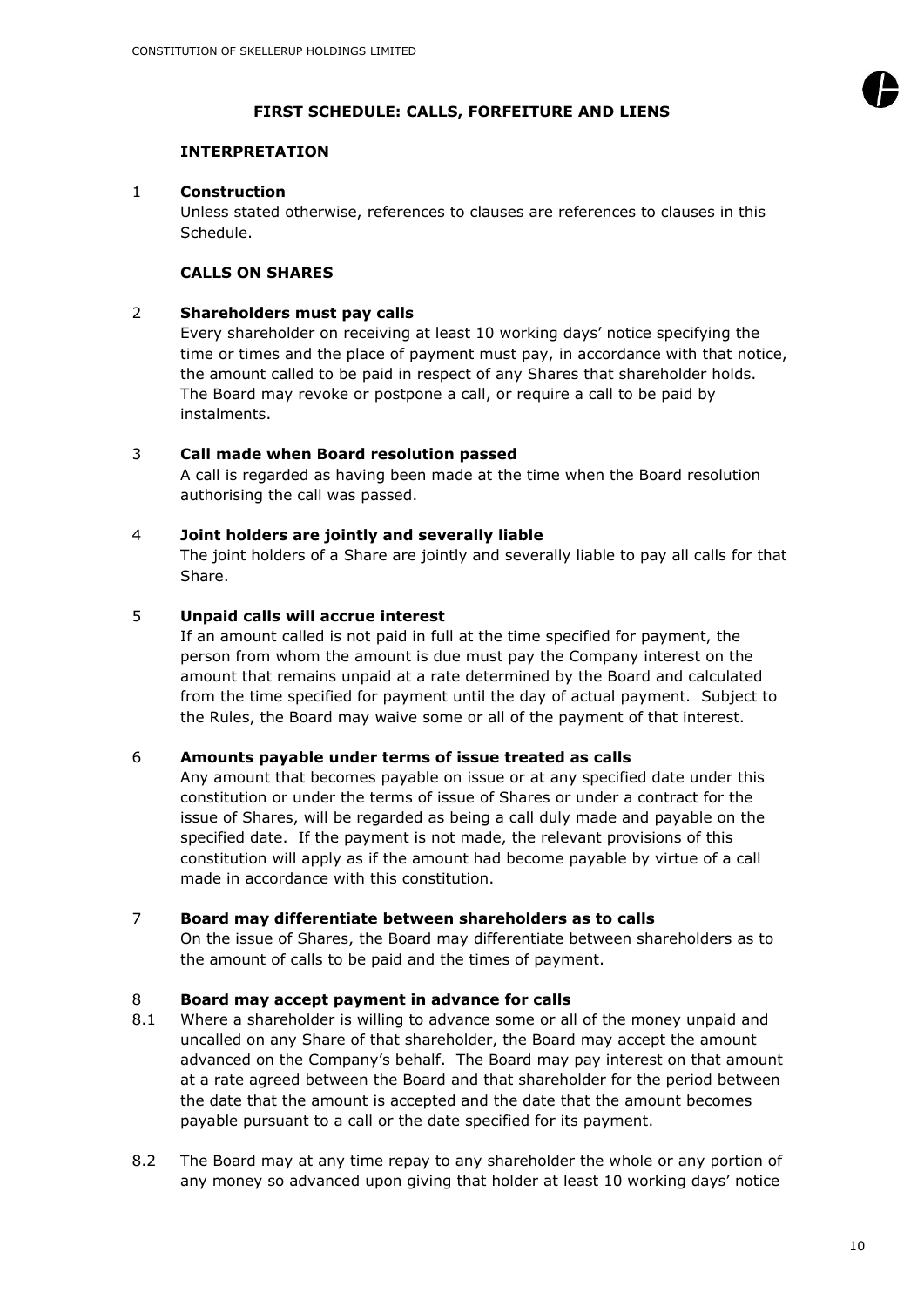

8.3 A shareholder is not entitled as of right to any payment of interest on any amount so paid in advance and the Board may decline to pay any interest. Any amount so paid in advance must not be taken into account in ascertaining the amount of any dividend or other distribution payable upon the Shares concerned.

# **FORFEITURE OF SHARES**

# 9 **Board may by notice require forfeiture of Shares if calls unpaid**

The Board may during the time that a call, instalment, or other amount remains unpaid on a Share, serve a notice on the holder of that Share requiring payment of the unpaid call, instalment, or other amount, together with any accrued interest and any expenses incurred by the Company by reason of non-payment.

# 10 **Notice of forfeiture must satisfy certain requirements**

The notice served on a shareholder under clause 9 must specify a date not earlier than 10 working days after the date the notice is served by which the payment is to be made. The notice must also state that in the event of non-payment by the appointed time, the Shares to which the call, instalment, or other amount relates, will be liable to be forfeited by the shareholder.

# 11 **Failure to comply with notice may lead to forfeiture**

Where a valid notice under clause 9 is served on a shareholder and the shareholder fails to comply with the notice, then the Board may resolve that any Share for which that notice was given and all distributions authorised and not paid before the notice was served be forfeited.

# 12 **Board may deal with forfeited Share**

A forfeited Share may be sold or otherwise disposed of on such terms and in such manner as the Board thinks fit. However, the Board may cancel the forfeiture at any time before the sale or other disposition on such terms as the Board thinks fit if the call, instalment or other amount which remains unpaid on the Share is paid.

# 13 **Shareholder whose Shares are forfeited loses rights**

A person whose Shares have been forfeited immediately ceases to be a shareholder in respect of those Shares notwithstanding any other provision of this constitution, and remains liable to pay the unpaid amount that the shareholder owes the Company, but that liability shall cease if the Company receives payment in full of all money owing for those Shares.

# 14 **Evidence of forfeiture**

A certificate signed by a Director that a Share has been duly forfeited on a stated date is conclusive evidence of the facts stated in that certificate.

# 15 **Company may sell forfeited Share**

The Company may receive the consideration, if any, given for a forfeited Share following a sale or disposition, and may execute a transfer of the Share in favour of the person to whom the Share is sold or disposed of, and register that person as the holder of the Share. That person is not bound to see to the application of the purchase money, if any, nor is the title to the Share affected by any irregularity or invalidity in the procedures under this constitution in respect of the forfeiture, sale or disposal of that Share. Any residue after satisfaction of unpaid calls, instalments, premiums or other amounts and interest, and expenses, shall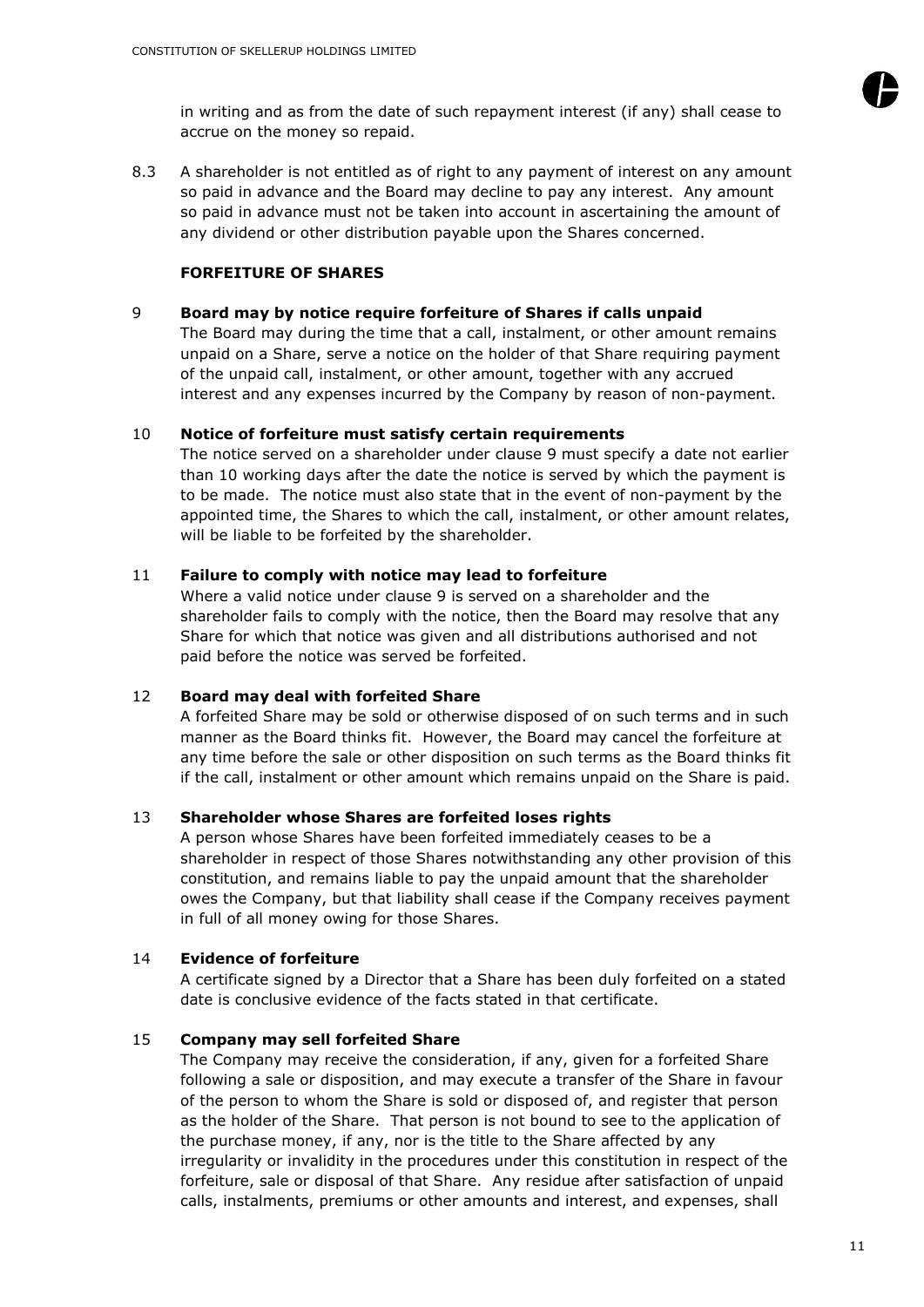be paid to the previous holder, or to his or her executors, administrators or assigns.

# **LIEN ON SHARES**

#### 16 **Company's lien**

The Company has a lien, ranking in priority over all other equities, on:

- 16.1 all Shares registered in the name of a shareholder; and
- 16.2 all dividends authorised in respect of such Shares; and
- 16.3 the proceeds of sale of such Shares,

for:

- 16.4 unpaid calls and instalments payable in respect of any such Shares; and
- 16.5 interest on any such calls or instalments; and
- 16.6 sale expenses owing to the Company in respect of any such Shares; and
- 16.7 any amounts that the Company may be called on to pay under any statute, regulation, ordinance or other legislation in respect of the Shares of that shareholder, whether the period for payment has arrived or not.

#### 17 **Waiver of lien**

Registration of a transfer of Shares on which the Company has any lien will operate as a waiver of the lien, unless the Company gives notice to the contrary to the transferee prior to registration.

#### 18 **Company may sell Share on which it has a lien**

The Company may sell a Share on which it has a lien in such manner as the Board thinks fit, where:

- 18.1 the lien on the Share is for a sum which is presently payable; and
- 18.2 the registered holder of the Share, or the person entitled to it on his or her death or bankruptcy, has failed to pay that sum within 10 working days after the Company has served that registered holder written notice demanding payment of that sum.

#### 19 **Company may transfer Share and apply proceeds**

- 19.1 The Company may receive the consideration given for a Share sold under clause 18*,* and may execute a transfer of the Share in favour of the person to whom the Share is sold, and register that person as the holder of the Share discharged from all calls due prior to the purchase.
- 19.2 The purchaser is not bound to see to the application of the purchase money, and the purchaser's title to the Share is not affected by any irregularity or invalidity in the proceedings relating to the sale. The remedy of any person aggrieved by the sale shall be in damages only and against the Company exclusively.
- 19.3 The Company must apply the sale proceeds in payment of the sum presently payable on the lien, and the balance, if any, shall (subject to a like lien for sums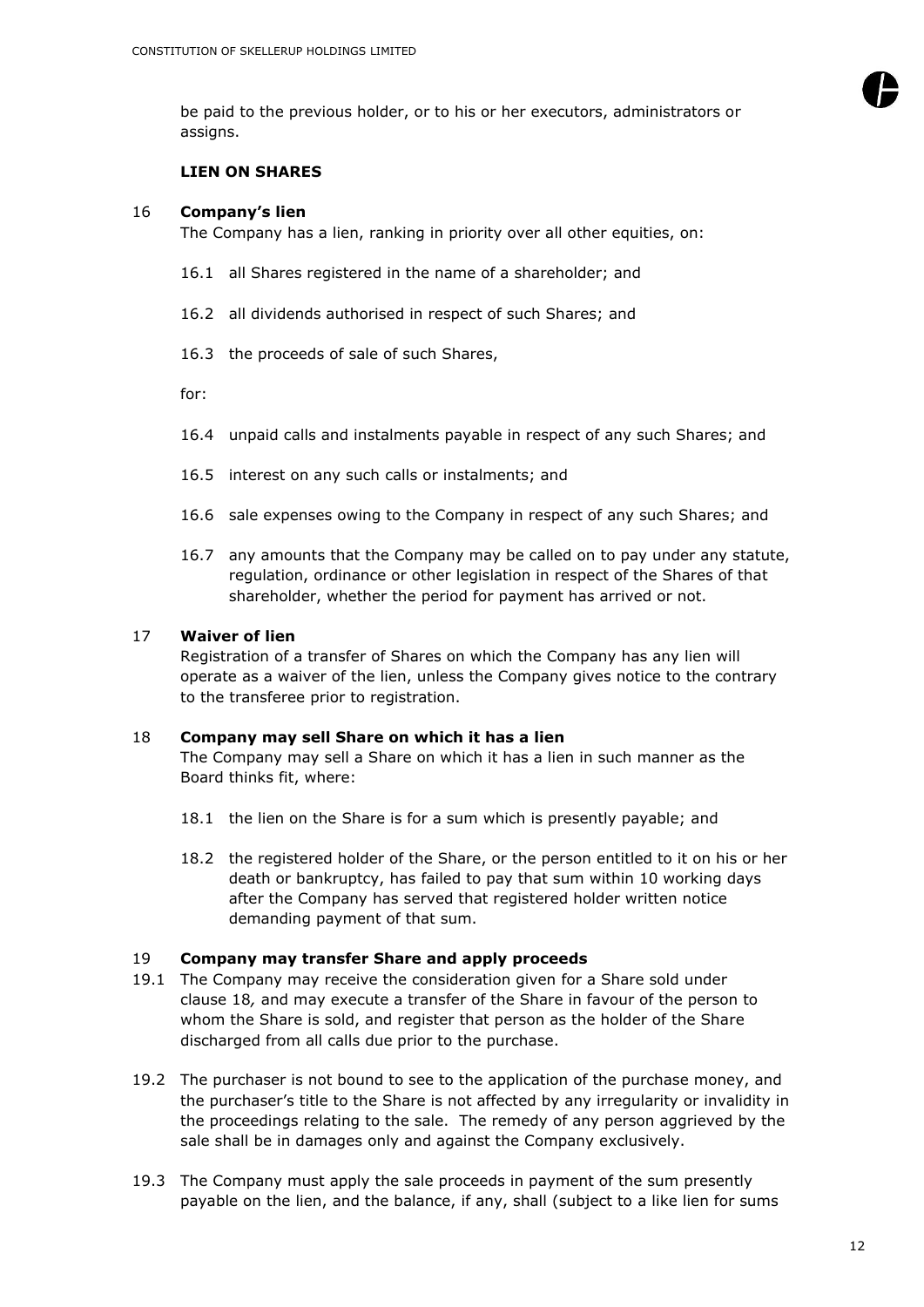not presently payable that existed upon the Share before the sale) be paid to the person who held the Share immediately before the date of sale or to his or her executors, administrators or assigns.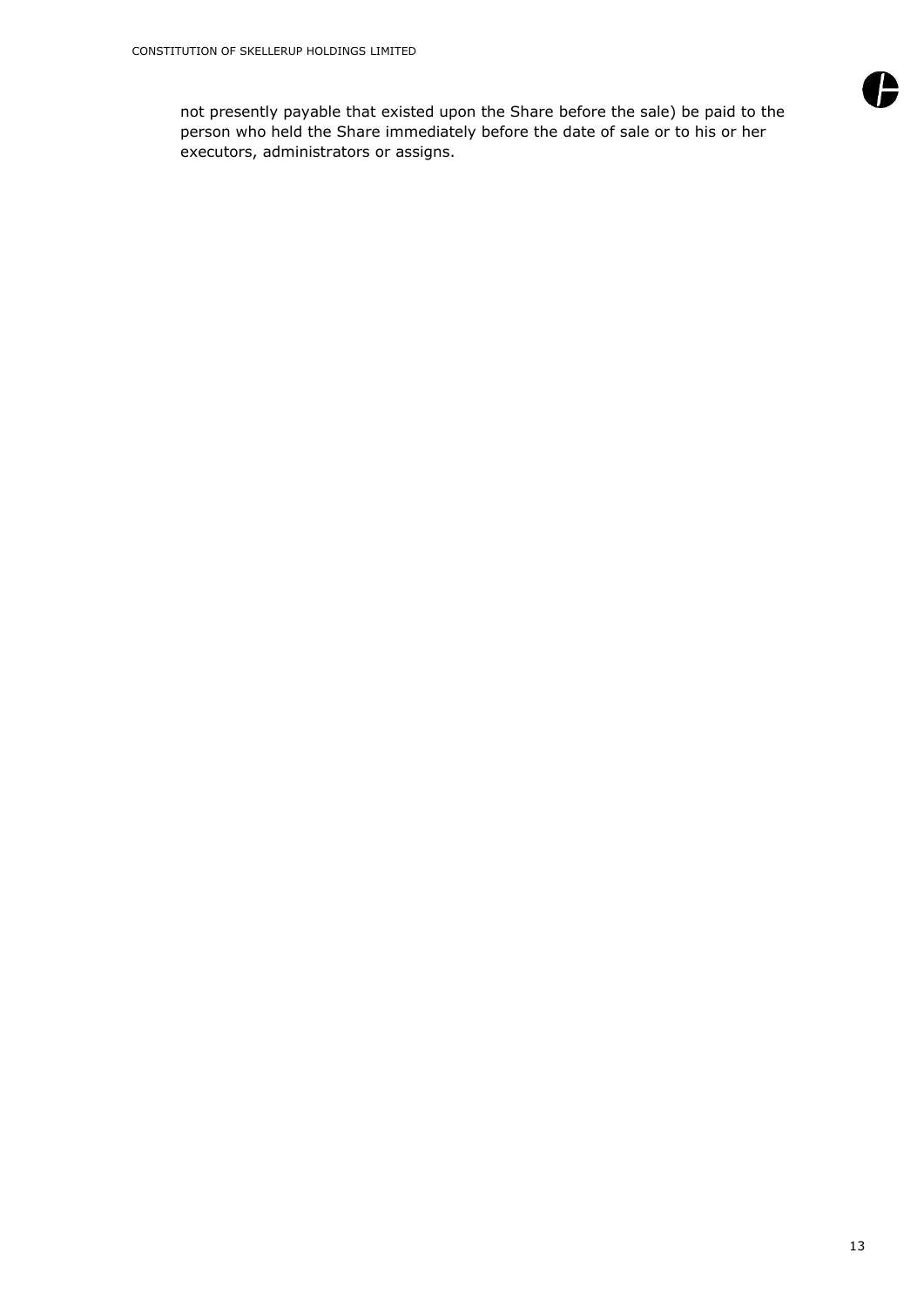

# **SECOND SCHEDULE: PROCEEDINGS AT MEETINGS OF SHAREHOLDERS**

# **INTERPRETATION**

## 1 **Construction**

- 1.1 Unless stated otherwise, references to clauses are references to clauses in this Schedule.
- 1.2 A reference in this Schedule to a shareholder present at a meeting or entitled to vote at a meeting includes a reference to a proxy of a shareholder, a representative of a corporate shareholder, an attorney of a shareholder, and any person who may lawfully act on behalf of a shareholder.

# **NOTICE**

2 **Written notice must be given to shareholders, Directors and auditors** Written notice of the time and place of a meeting of shareholders must be sent to every shareholder entitled to receive notice of the meeting and to every Director and any auditor of the Company not less than 10 working days before the meeting.

# 3 **Notice must state nature of business**

The notice must:

- 3.1 state the nature of the business to be transacted at the meeting in sufficient detail to enable a shareholder to form a reasoned judgment in relation to it; and
- 3.2 state the text of any special resolution to be submitted to the meeting; and
- 3.3 contain or be accompanied by sufficient explanation to enable a reasonable person to understand the effect of the resolutions proposed in the notice; and
- 3.4 for so long as the Company is listed, comply with the requirements of the Rules.

# 4 **Proxy form must be sent with notice**

A proxy form must be sent with each notice of meeting.

# 5 **Irregularities in notice may be waived**

Any irregularity in a notice of a meeting is waived if all the shareholders entitled to attend and vote at the meeting attend the meeting without protest as to the irregularity or if all such shareholders agree to the waiver.

6 **Company's accidental failure to send notice does not invalidate meeting** The accidental omission to send notice of a meeting to, or the failure to receive notice by, any person entitled to that notice, does not invalidate the proceedings at that meeting.

# 7 **Notice of an adjournment**

7.1 If a meeting is adjourned for less than 30 days no notice of the time and place of the adjourned meeting need be given other than by announcement at the meeting from which the adjournment took place.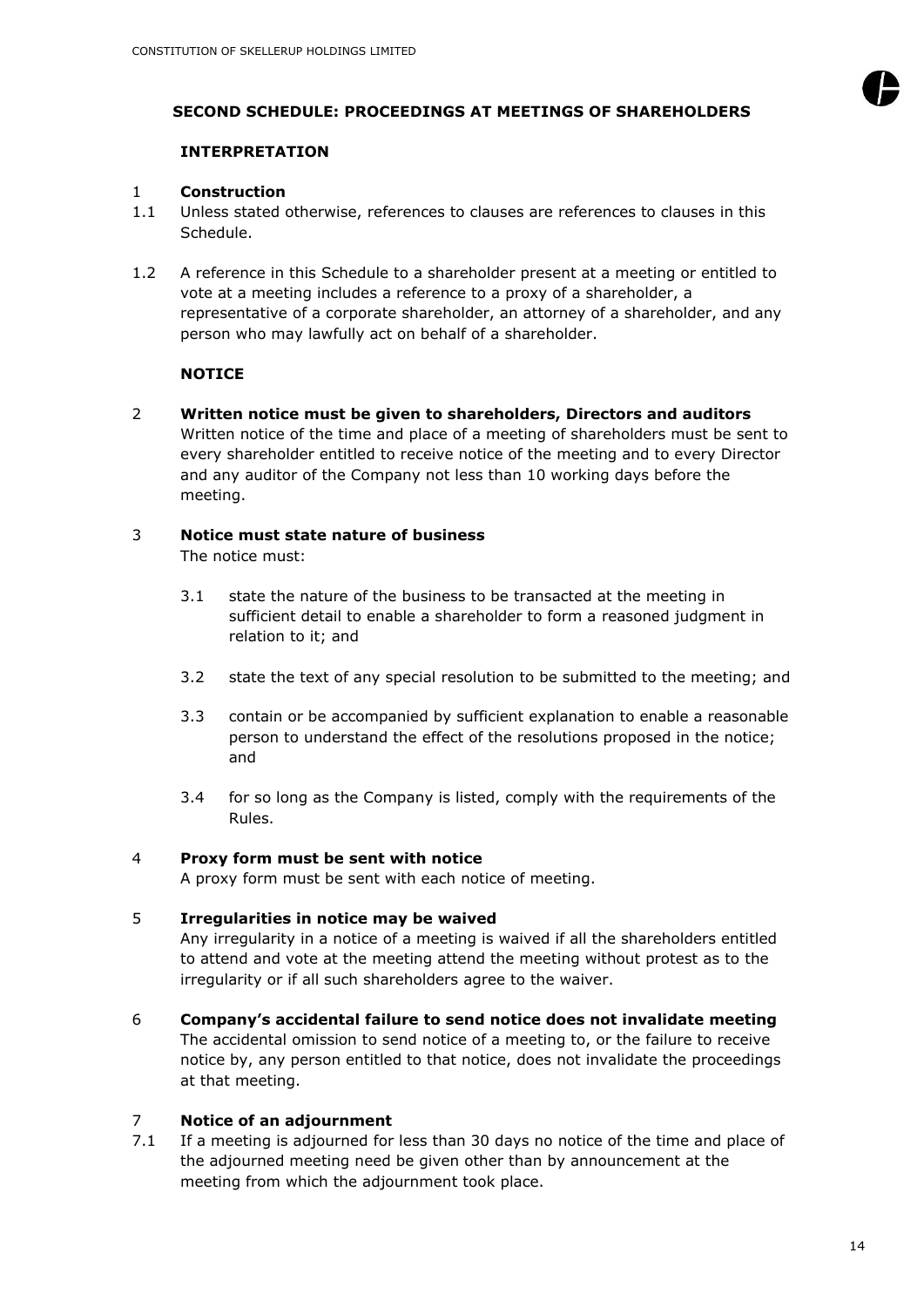7.2 If a meeting is adjourned for 30 days or more, notice of the adjourned meeting must be given in the same way as notice was given of the meeting from which the adjournment took place.

#### **MEETING AND QUORUM**

#### 8 **Methods of holding meetings**

A meeting of shareholders may be held by a quorum of the shareholders:

- 8.1 being assembled together at the time and the place appointed for the meeting; or
- <span id="page-15-0"></span>8.2 participating in the meeting by means of audio, audio and visual, or electronic communication; or
- <span id="page-15-1"></span>8.3 by a combination of both the methods described in clauses [8.2](#page-15-0) and [8.3](#page-15-1) above*.*

The Company is not required to hold meetings of shareholders in the manner specified in clause 8.2 or [8.3.](#page-15-1) Meetings will be held in that manner only if the notice of meeting so specifies or the Board otherwise decides that the Company should do so. To avoid doubt, a shareholder participating in a meeting by means of audio, audio and visual, or electronic communication is present at the meeting and part of the quorum.

#### 9 **Business to be transacted only if a quorum is present**

Subject to clauses 11 and 12*,* business may be transacted at a meeting of shareholders only if a quorum is present at the time when the meeting proceeds to business.

# 10 **Quorum for shareholders' meeting** A quorum for a meeting of shareholders is present if 3 or more shareholders are present having the right to vote at the meeting.

11 **Meeting convened at shareholders' request dissolved if no quorum** If a quorum is not present within 30 minutes after the time appointed for the meeting convened on the written request of shareholders holding Shares together carrying at least 5 percent of the voting rights entitled to be exercised, the meeting will be dissolved automatically.

# 12 **Other meetings to be adjourned if no quorum**

If a quorum is not present within 30 minutes after the time appointed for a meeting (other than a special meeting convened under the Act or a meeting of an interest group), the meeting will be adjourned to the same day in the following week at the same time and place, or to such other day, time, and place as the Directors may appoint. If at the adjourned meeting a quorum is not present within 30 minutes after the time appointed for the meeting, the shareholders present will constitute a quorum.

# **CHAIRPERSON**

# 13 **Chairperson of Board to be chairperson of meeting**

The chairperson of the Board, if one has been elected by the Directors and is present at a meeting of shareholders, will chair the meeting.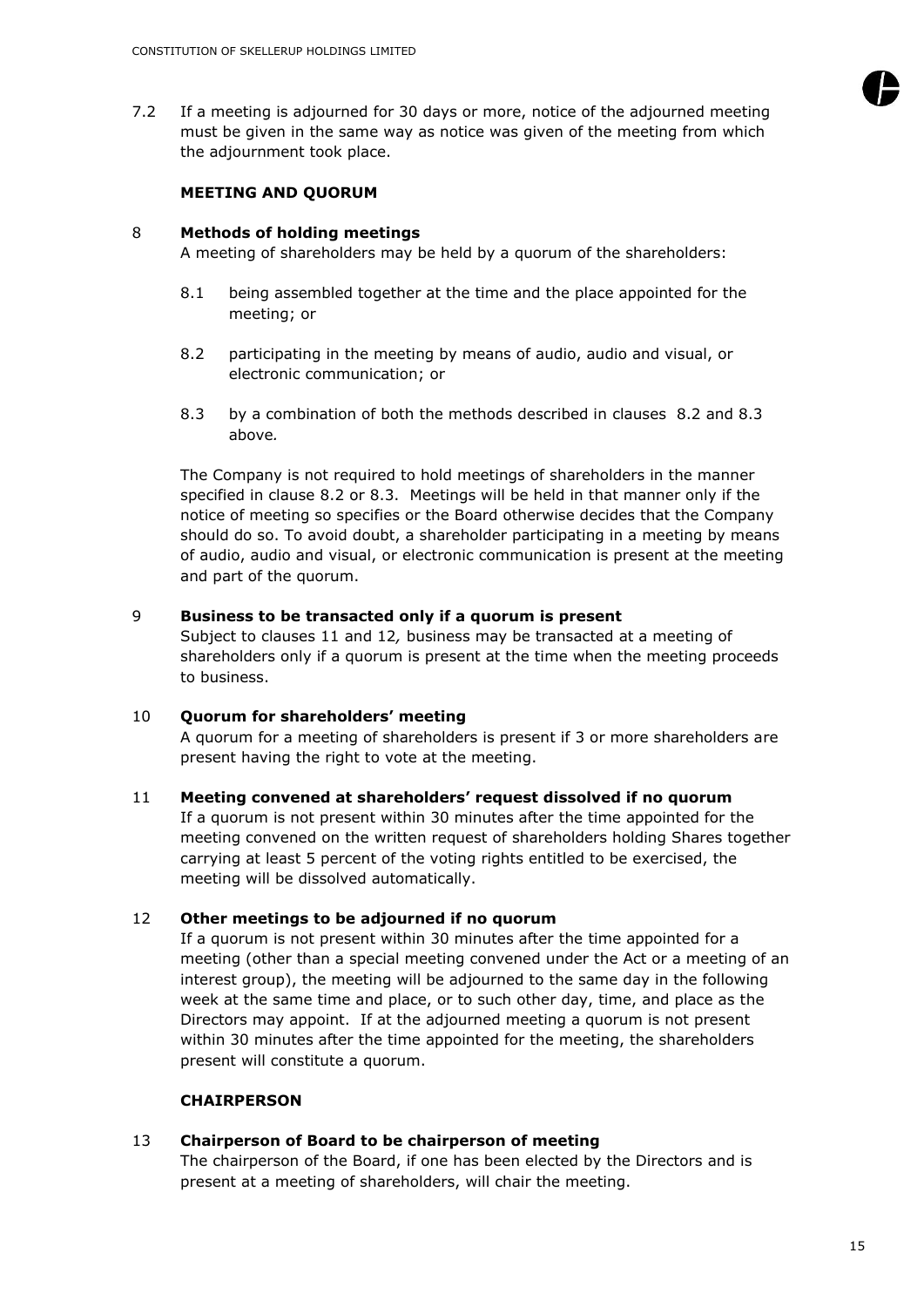# 14 **Directors may elect chairperson if chairperson of Board not available**

If no chairperson of the Board has been elected or, if at any meeting of shareholders the chairperson of the Board is not present within 15 minutes of the time appointed for the commencement of the meeting or is unwilling to act, the Directors present may elect one of their number to be chairperson of the meeting.

# 15 **As a last resort shareholders may elect chairperson**

If at any meeting of shareholders, no Director is willing to act as chairperson or if no Director is present within 15 minutes of the time appointed for the commencement of the meeting, the shareholders present may elect one of their number to be chairperson of the meeting.

# 16 **Chairperson's power to adjourn meeting**

The chairperson of a meeting at which a quorum is present:

- 16.1 may adjourn the meeting with the consent of the shareholders present who are entitled to attend and vote at that meeting; and
- 16.2 must adjourn the meeting if directed by the meeting to do so.

The only business that may be transacted at any adjourned meeting is the business left unfinished at the meeting from which the adjournment took place.

#### 17 **Chairperson may dissolve or adjourn unruly meetings**

The chairperson may adjourn or dissolve the meeting if in his or her opinion the meeting has become so unruly, disorderly or inordinately protracted, that the business of the meeting cannot be conducted in a proper and orderly manner. The chairperson may exercise this power without the consent of the meeting and without giving reasons.

#### 18 **Dissolved meetings - unfinished business**

If the chairperson proposes to dissolve a meeting pursuant to clause 17, and there is any item of unfinished business of the meeting which in his or her opinion requires to be voted upon, then that item shall be dealt with by the chairperson directing it to be put to the vote by a poll without further discussion.

# **VOTING**

# 19 **Voting by show of hands or voice vote at meeting**

In the case of a meeting of shareholders held under clause 8.1*,* unless a poll is demanded, voting at the meeting will be by a show of hands or by voice vote, as the chairperson may determine.

# 20 **Voting by voice if audio-conference meeting**

In the case of a meeting of shareholders held under clause 8.2 or 8.3*,* unless a poll is demanded, voting at the meeting will be by any method permitted by the chairperson of the meeting.

# 21 **Voting by electronic means**

To the extent permitted by the Act and the Rules, the Board may allow shareholders to vote by signifying their assent or dissent by electronic means (including, for the avoidance of doubt, voting on a personal computer, with such vote being transmitted to the meeting), instead of the shareholder voting by another method permitted by the Act or this constitution.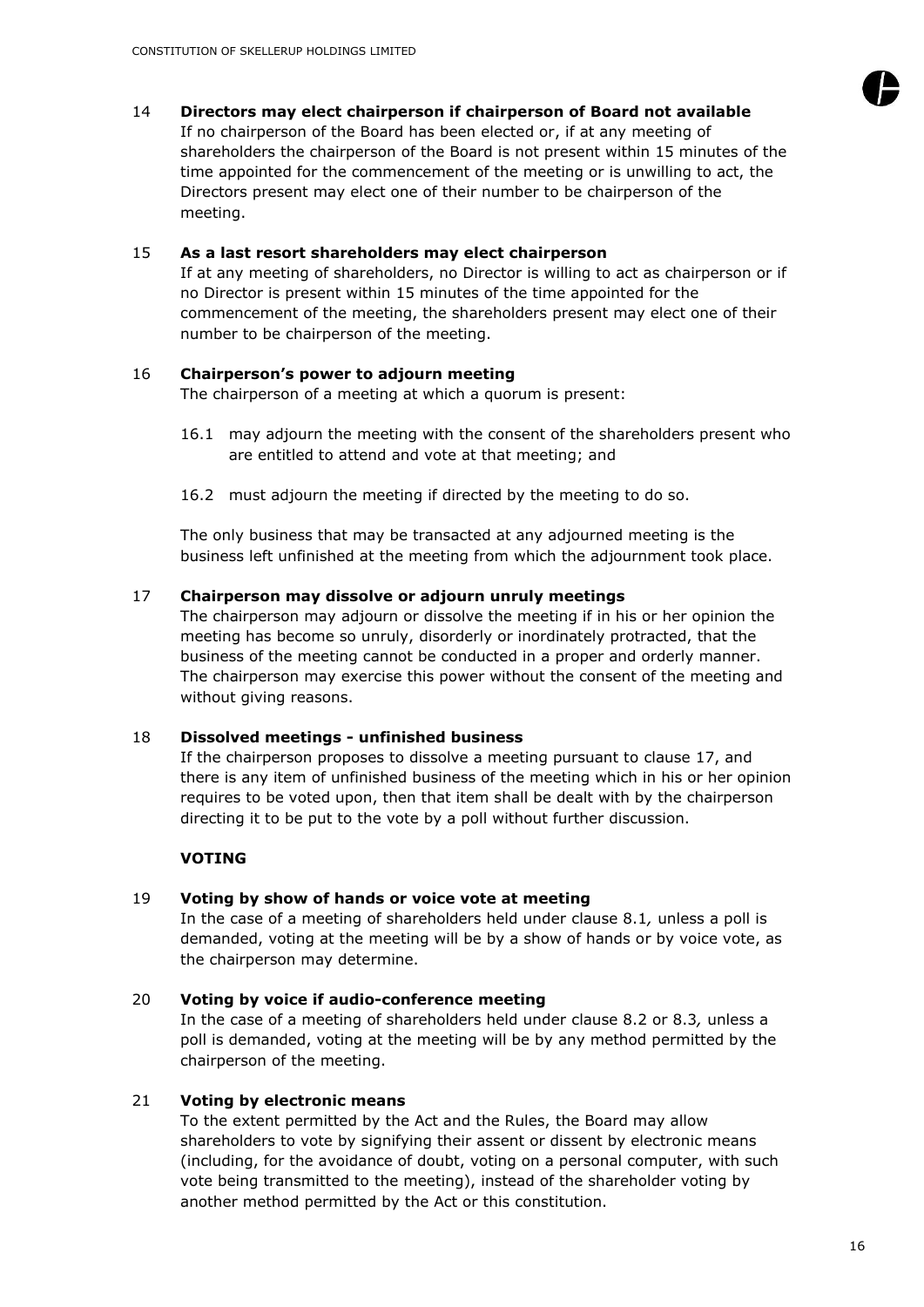# 22 **Votes of joint holders**

Where two or more persons are registered as the holders of a Share, the vote of the person named first in the share register and voting on a matter must be accepted to the exclusion of the votes of the other joint holders.

# 23 **Shareholder loses certain voting rights if calls unpaid**

If a sum due to the Company in respect of any Share registered in a shareholder's name has not been paid then that Share may be voted at a meeting of an interest group but not at any other meeting of shareholders.

#### 24 **Chairperson not allowed casting vote**

In the case of an equality of votes, whether on a show of hands, voice vote or on a poll, the chairperson does not have a casting vote.

#### 25 **Chairperson's declaration of result**

Unless a poll is demanded, a declaration by the chairperson of the meeting that a resolution on a show of hands or voice vote or by such other manner as the chairperson may have decided under clause 20 is carried by the requisite majority or lost, shall be conclusive evidence of that fact.

#### **POLLS**

# 26 **Poll may be demanded by chairperson or shareholder**

At a meeting of shareholders, a poll may be demanded, either before or after a vote by show of hands or voice vote, by:

- 26.1 the chairperson, at his or her absolute discretion; or
- 26.2 at least 5 shareholders having the right to vote at the meeting; or
- 26.3 a shareholder or shareholders having the right to exercise at least 10 percent of the total votes entitled to be exercised on the business to be transacted at the meeting; or
- 26.4 a shareholder or shareholders holding Shares that confer a right to vote at the meeting and on which the total amount paid up is at least 10 percent of the total amount paid up on all the Shares that confer that right.

# 27 **Time at which polls to be taken**

A poll demanded on the election of a chairperson of a meeting or on a question of adjournment must be taken immediately. A poll demanded on any other question is to be taken at such time as the chairperson of the meeting directs. The meeting may proceed to deal with any business other than that upon which a poll has been demanded pending the taking of the poll.

#### 28 **Counting votes cast in a poll**

If a poll is taken, votes must be counted according to the votes attached to the Shares of each shareholder present and voting.

# 29 **Declaration of poll result**

29.1 The chairperson of the meeting may declare the result of a poll either at or after the meeting, and when the outcome of the poll is known, may do so regardless of whether all votes have been counted.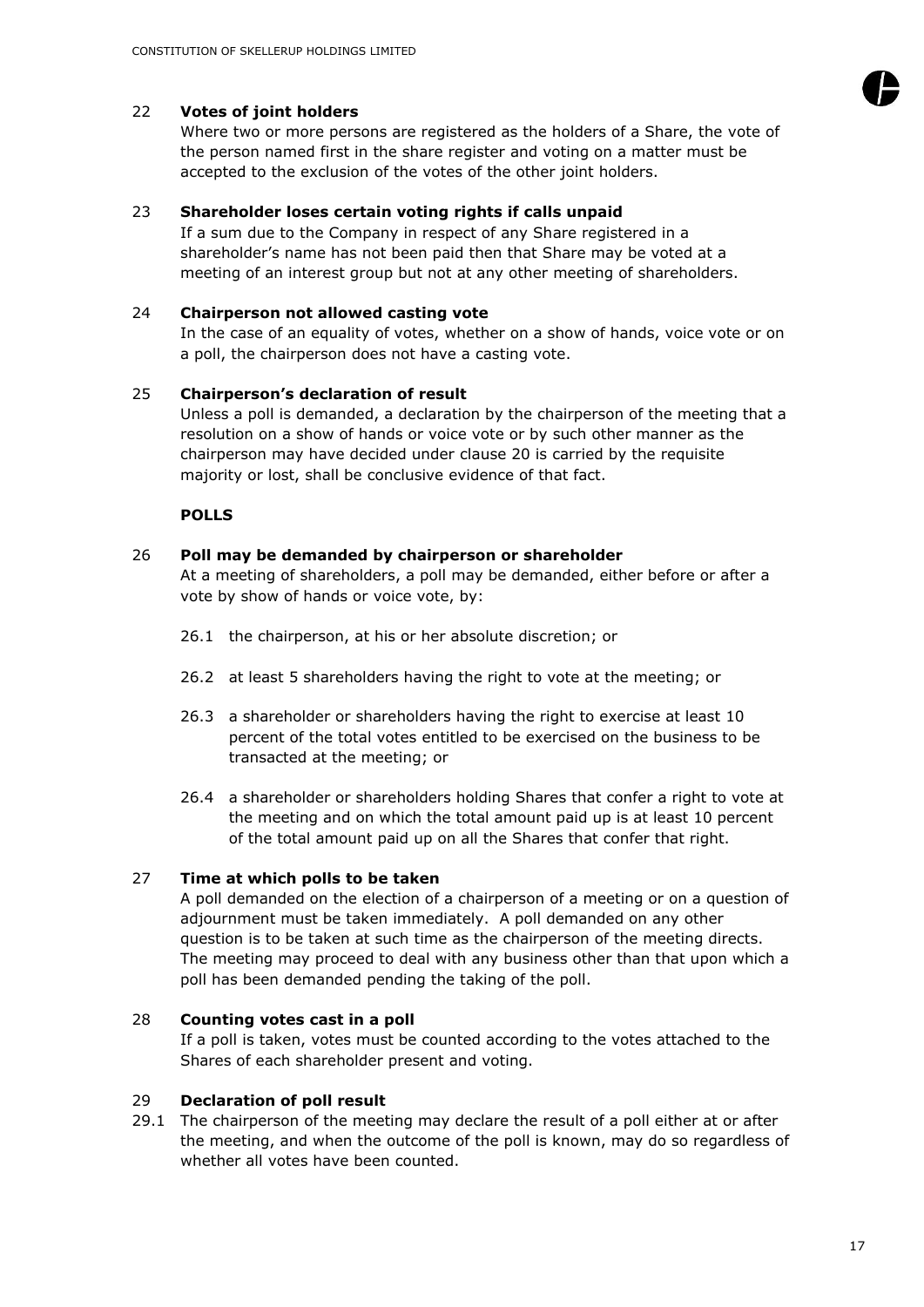29.2 The result of a poll declared by the chairperson of the meeting will be treated as the resolution of the meeting at which the poll was demanded on the issue for which the poll was taken.

#### 30 **Proxy allowed to demand a poll**

The instrument appointing a proxy to vote at a meeting confers authority to demand, or join in demanding a poll, and a demand by a person as proxy for a shareholder has the same effect as a demand by the shareholder.

# **SHAREHOLDER PROPOSALS**

## 31 **Shareholder proposals by written notice**

A shareholder may give written notice to the Board of a matter the shareholder proposes to raise for discussion or resolution at the next meeting of shareholders at which the shareholder is entitled to vote. The provisions of clause 9 of the first schedule to the Act apply to any notice given pursuant to this clause.

#### **PROXIES**

#### 32 **Proxies permitted**

A shareholder may either exercise the right to vote by being present in person or represented by proxy.

#### 33 **Proxy to be treated as shareholder**

A proxy for a shareholder is entitled to attend and be heard at a meeting of shareholders as if the proxy were the shareholder.

## 34 **Appointment of proxy must be in writing or approved electronic format and specify restrictions**

- 34.1 A proxy must be appointed by a notice in writing that is signed, or in the case of an electronic notice sent, by the shareholder, or by appointing the proxy online as per the Company's instructions in a notice of meeting, and the notice must state whether the appointment is for a particular meeting or a specified term. A proxy need not be a shareholder of the Company.
- 34.2 A shareholder may appoint more than one proxy for a particular meeting, provided that more than one proxy is not appointed to exercise the rights attached to a particular share held by the shareholder.

# 35 **Notice of proxy to be produced at least 48 hours before meeting**

No appointment of a proxy is effective in relation to a meeting unless a copy of the notice of appointment is produced to the Company at least 48 hours before the time for holding the meeting or adjourned meeting at which the person named in the notice proposes to vote. If the written notice appointing a proxy is signed under power of attorney, a copy of the power of attorney (unless already deposited with the Company) and a signed certificate of non-revocation of the power of attorney must accompany the notice.

# 36 **Form of notice of proxy**

36.1 A notice appointing a proxy shall be in such form as the Board may direct.

36.2 Proxy forms must as a minimum (so far as the subject matter and form of resolutions reasonably permits), provide for two-way voting (for or against) on all resolutions, enabling the shareholder to instruct the proxy as to the casting of the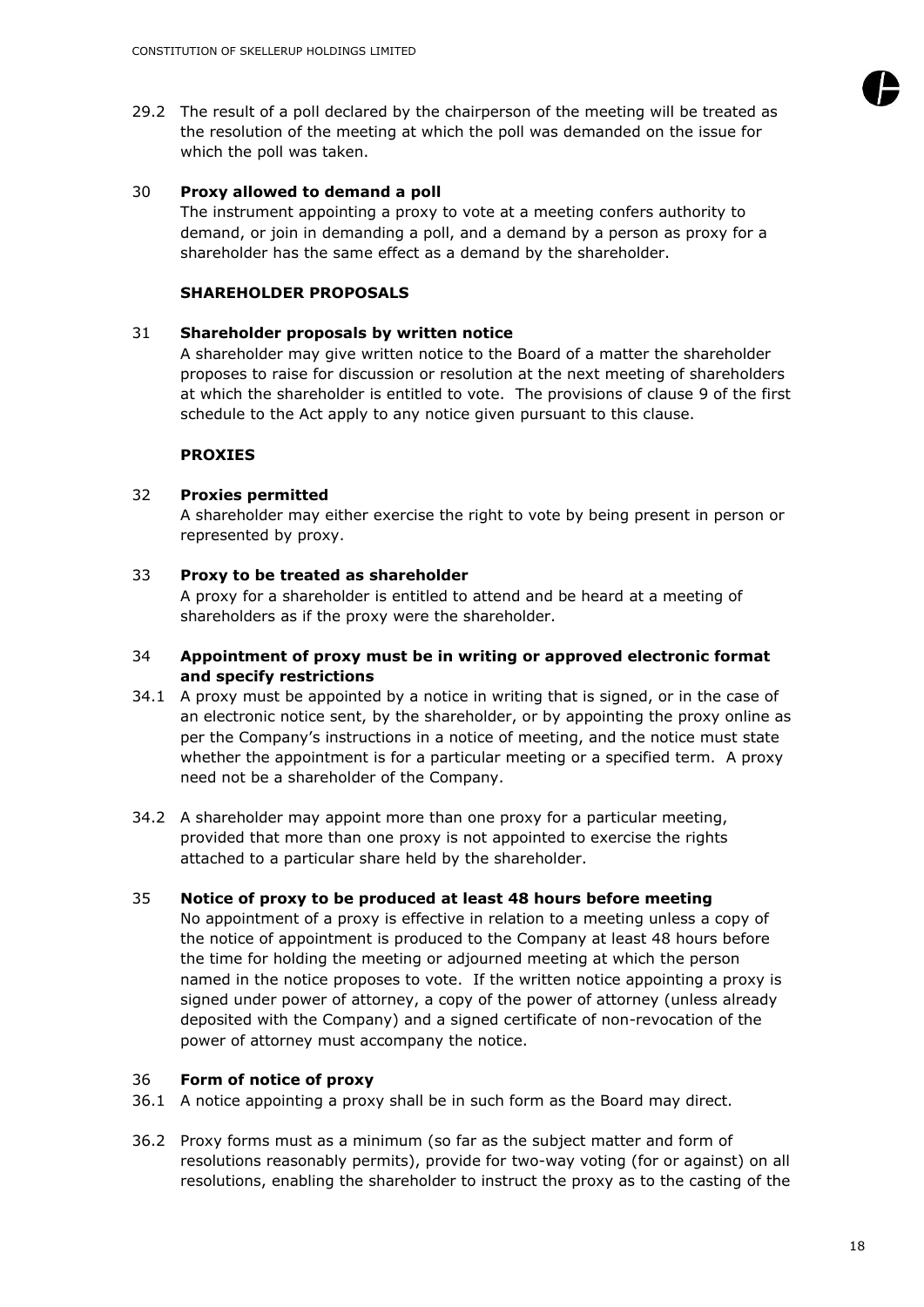

vote, and must not be sent with any name or office (e.g. "chairperson of directors") filled in as proxy holder.

36.3 So far as reasonably practicable, resolutions must be framed in a manner which facilitates two way voting instructions for proxy holders.

# 37 **Vote by proxy valid where no notification before meeting of disqualified proxy**

Where:

- 37.1 the shareholder has died or become incapacitated; or
- 37.2 the proxy, or the authority under which the proxy was executed, has been revoked; or
- 37.3 the Share in respect of which the notice of proxy is given has been transferred,

before a meeting at which a proxy exercises a vote in terms of a notice of proxy but the Company does not receive written notice of that death, incapacity, revocation, or transfer before the start of the meeting, the vote of the proxy is valid.

# **POSTAL VOTES**

# 38 **Postal votes are permitted only at Board's option**

38.1 A shareholder may exercise the right to vote at a meeting by casting a postal vote only if the Board, prior to the giving of notice of a meeting, has so determined and, if the Board so determines, the provisions of clause 7 of the first schedule to the Act shall apply. To avoid doubt, a postal vote may be cast using electronic means permitted by the Board.

# **CORPORATE REPRESENTATIVES**

# 39 **Corporations may act by representative**

A body corporate which is a shareholder may appoint a representative to attend any meeting of shareholders on its behalf in the same manner as that in which it could appoint a proxy. The representative shall be entitled to attend and be heard at a meeting of shareholders as if the representative were the shareholder.

#### **MINUTES**

# 40 **Board must keep minutes of proceedings**

The Board must ensure that minutes are kept of all proceedings at meetings of shareholders and that a record is kept of all written resolutions of shareholders. Minutes which have been signed correct by the chairperson of the meeting are evidence of the proceedings at the meeting unless they are shown to be inaccurate.

# **OTHER PROCEEDINGS**

# 41 **Shareholder participation by electronic means**

41.1 For the purposes of this schedule, a shareholder, or the shareholder's proxy or representative, may participate in a meeting by means of audio, audio and visual, or electronic communication if: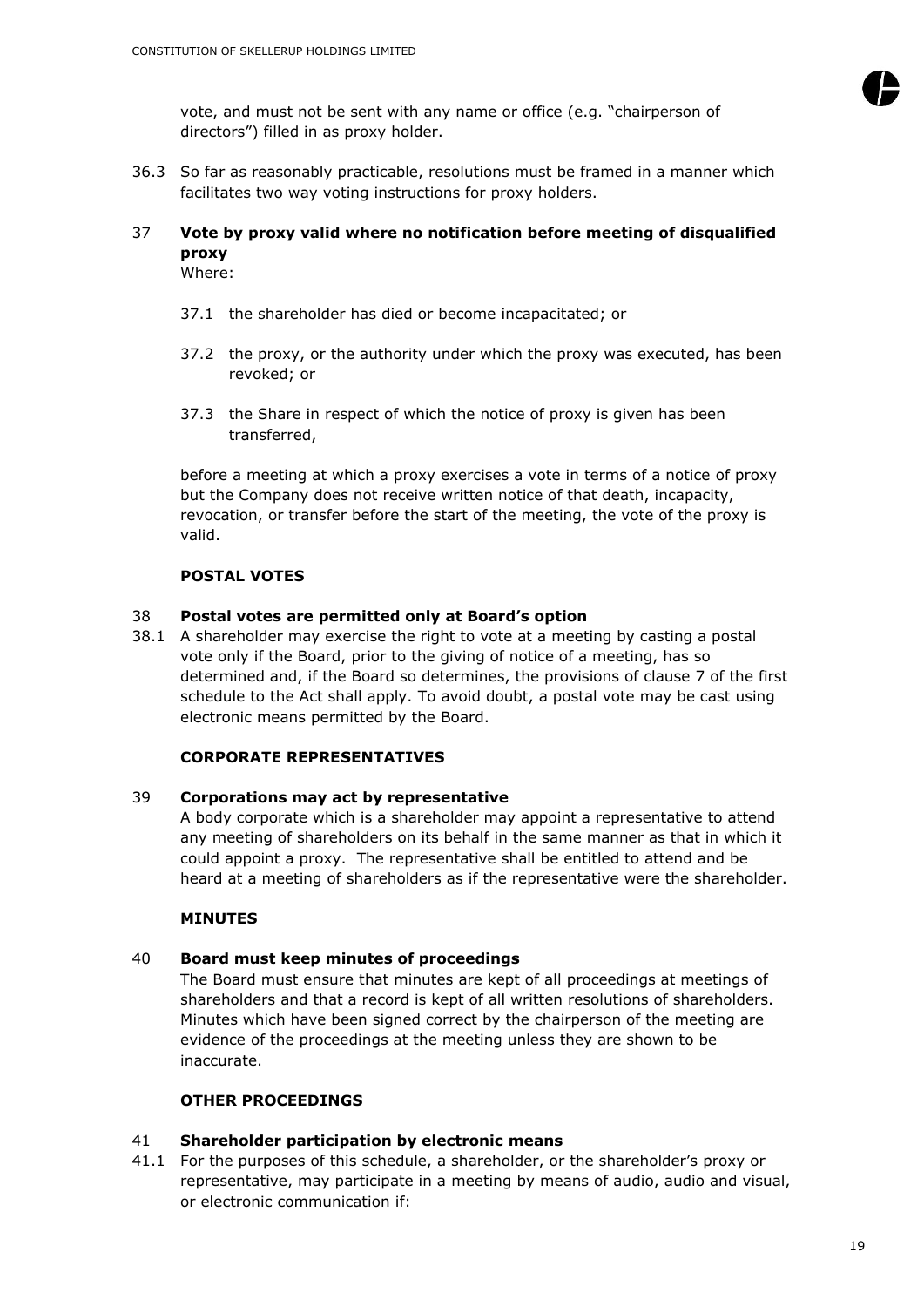

- (a) the Board approves those means; and
- (b) the shareholder, proxy, or representative complies with any conditions imposed by the Board in relation to the use of those means (including for example, conditions relating to the identity of the shareholder, proxy, or representative and that persons approval or authentication (including electronic authentication) of the information communicated by electronic means).
- 41.2 To avoid doubt, participation in a meeting includes participation in any manner specified in this schedule or permitted by the constitution.

# 42 **Chairperson may regulate other proceedings**

Except as provided in this Schedule, the chairperson of a meeting of shareholders may regulate the proceedings at the meeting.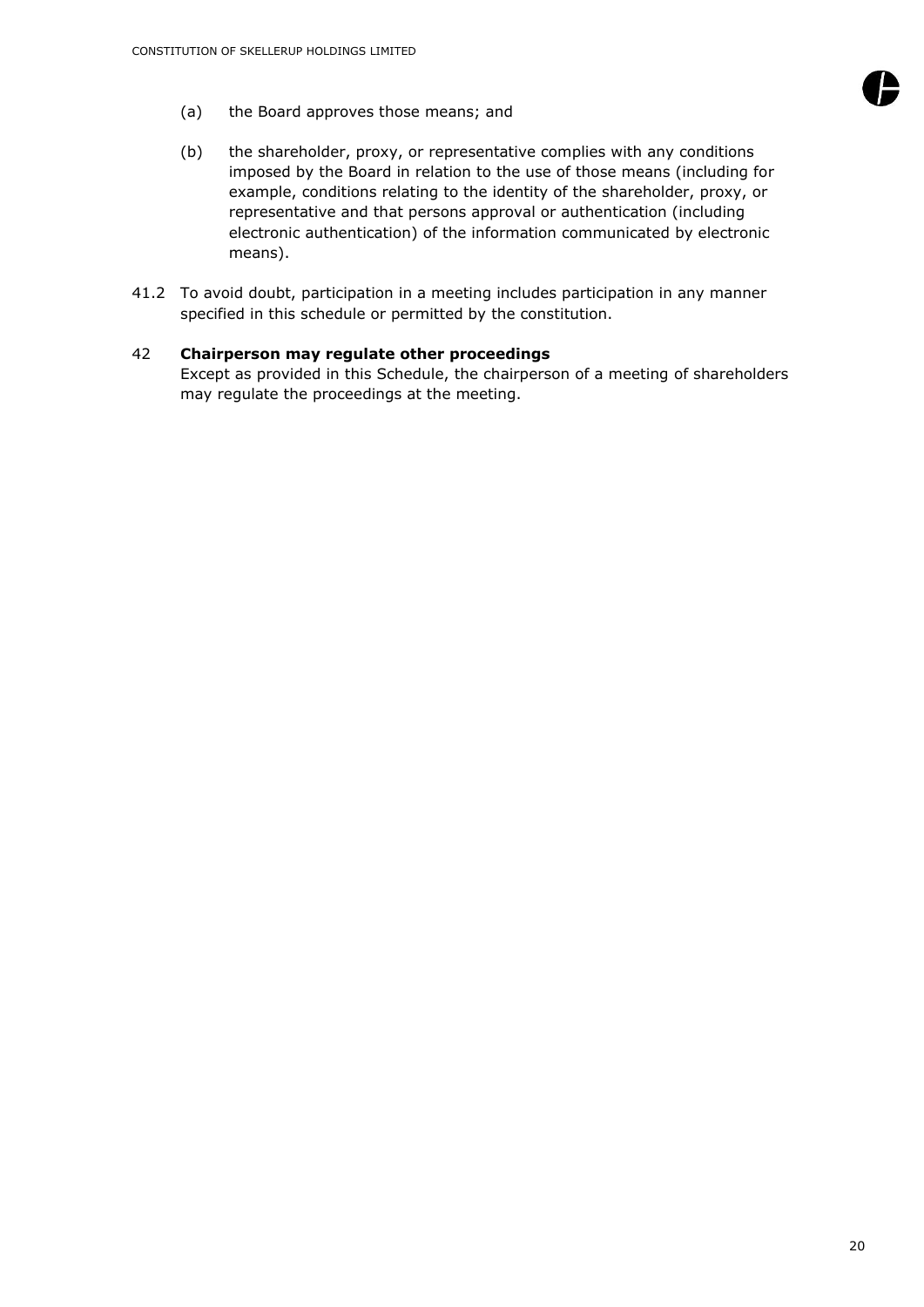

# **THIRD SCHEDULE: PROCEEDINGS OF THE BOARD**

# **NOTICE OF MEETING**

## 1 **Director's power to convene meetings**

A Director, or any other person at the request of a Director, may convene a meeting of the Board by giving notice in accordance with this Schedule.

# 2 **Notice to be sent to Director's address**

The notice of meeting must be a written notice delivered by hand to the Director, or sent to the address, or an electronic mail message sent to the electronic mail address, which the Director provides to the Company for that purpose, or if an address, or electronic mail address, is not provided, then a written notice to his or her last place of employment or residence known to the Company.

# 3 **Notice to contain certain details**

The notice of meeting must include the date, time and place of the meeting and an indication of the matters to be discussed in sufficient detail to enable a reasonable Director to appreciate the general import of the matters.

# 4 **Period of notice required to be given to Directors**

At least two days' notice of a meeting of the Board must be given unless the chairperson (or, in the chairperson's absence from New Zealand, the deputy chairperson (if any), and in the deputy chairperson's absence, any other Director) believes it is necessary to convene a meeting of the Board as a matter of urgency, in which case shorter notice of the meeting of the Board may be given, so long as at least two hour's notice is given. Any such shorter notice may be given by telephone communication to each Director at the telephone number provided to the company by each Director provided that written notice shall be given to the Directors within the shorter notice period where it is practicable to do so.

# 5 **Absent Directors**

If a Director, who is for the time being absent from New Zealand, supplies the Company with an address or electronic mail address to which notices are to be sent during his or her absence, then notice must be given to that Director. Otherwise notice need not be given to any Director for the time being absent from New Zealand. However, if he or she has an alternate Director who is in New Zealand, then notice must be given to that person.

# 6 **Directors may waive irregularities in notice**

Any irregularity in the notice of a meeting, or failure to comply with clauses 1 to 5 of this Schedule is waived if all Directors entitled to receive notice of the meeting attend the meeting without protest as to the irregularity or failure, or if all Directors entitled to receive notice of the meeting agree to the waiver.

# **MEETING AND QUORUM**

# 7 **Methods of holding meetings**

A meeting of the Board may be held:

<span id="page-21-0"></span>7.1 by a number of Directors who constitute a quorum, being assembled together at the place, date and time appointed for the meeting;